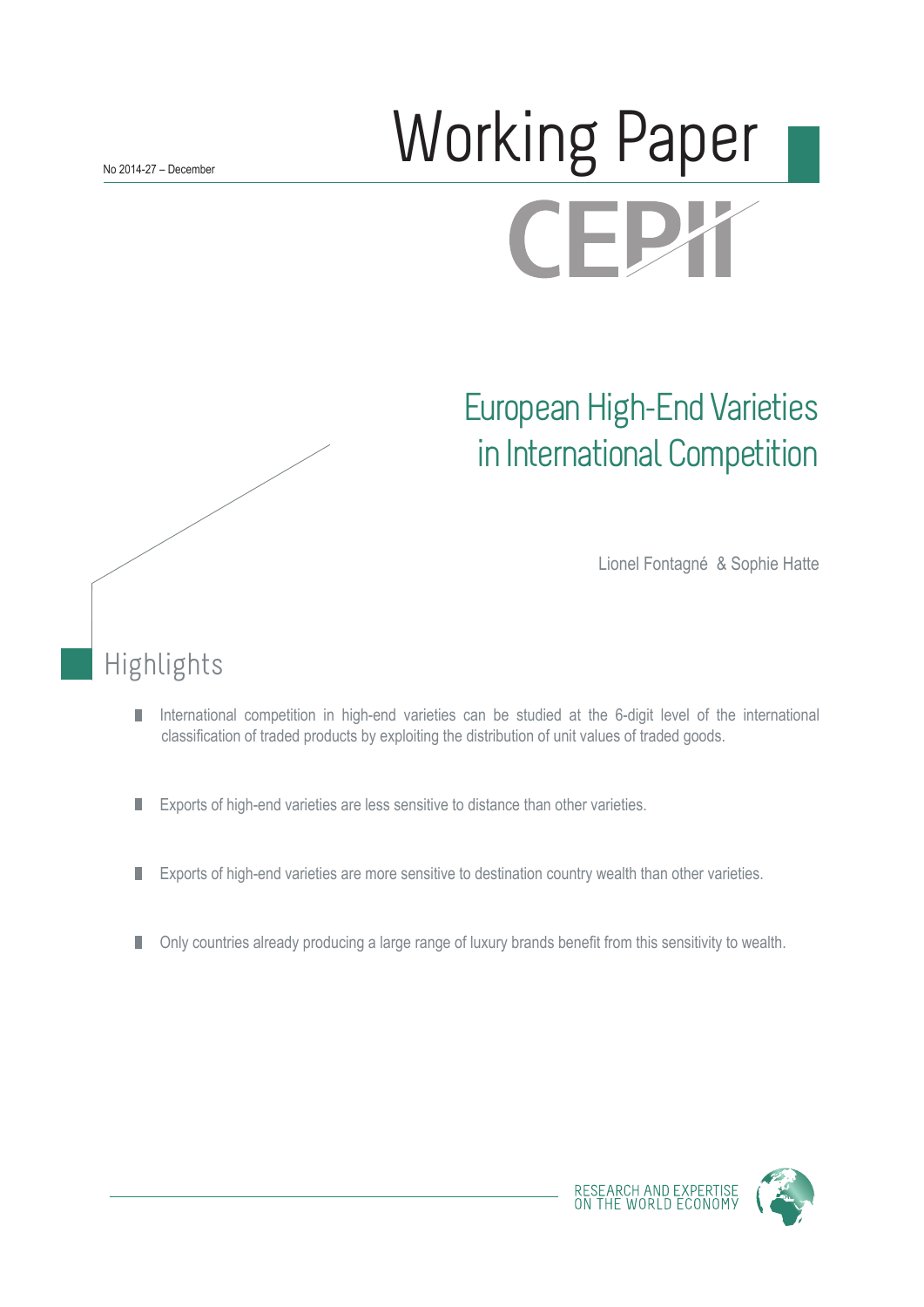## **Abstract**

We study international competition in high-end varieties for 416 detailed HS6 product categories marketed by the leading French luxury brands. We construct a world database of trade flows for these products, computing unit values of related bilateral trade flows and analyzing competition among the main exporters. We use the observed distribution of unit values to define a high-end market segment. Exports of high-end varieties are shown to be less sensitive to distance, and found more sensitive to destination country wealth than other varieties, but only in relation to countries already producing a large range of luxury brands, pointing to a first-mover advantage.

### **Keywords**

Product differentiation, Market shares, Unit values.



F12, F15.



finance and growth.

#### CEPII (Centre d'Etudes Prospectives et d'Informations Internationales) is a French institute dedicated to producing independent, policyoriented economic research helpful to understand the international economic environment and challenges in the areas of trade policy, competitiveness, macroeconomics, international

CEPII Working Paper Contributing to research in international economics

© CEPII, PARIS, 2014

All rights reserved. Opinions expressed in this publication are those of the author(s) alone.

Editorial Director: Sébastien Jean

Production: Laure Boivin

No ISSN: 1293-2574

CEPII 113, rue de Grenelle 75007 Paris +33 1 53 68 55 00

www.cepii.fr Press contact: presse@cepii.fr

RESEARCH AND EXPERTISE<br>ON THE WORLD ECONOMY

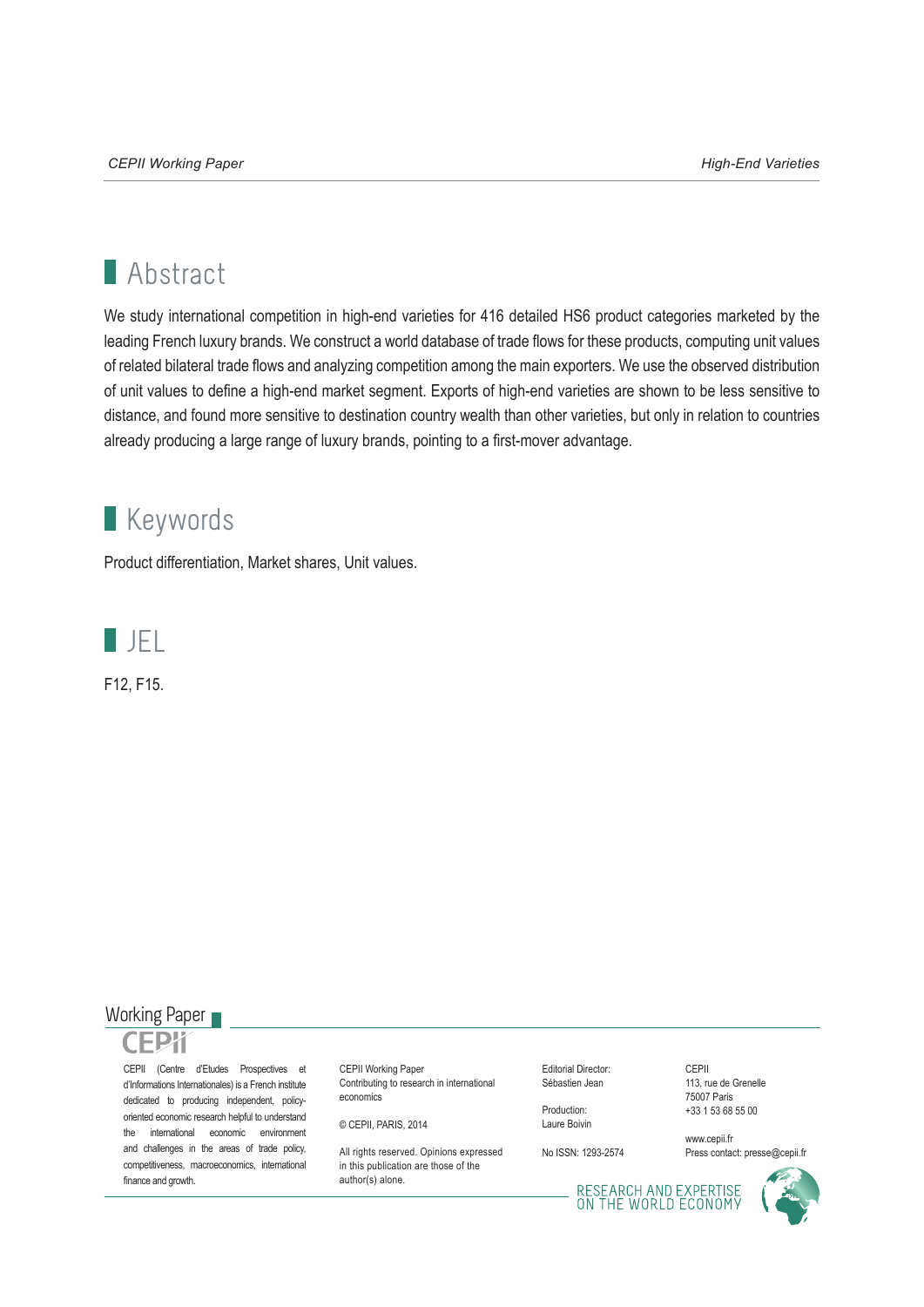#### **EUROPEAN HIGH-END VARIETIES IN INTERNATIONAL COMPETITION**<sup>1</sup>

Lionel Fontagné<sup>∗</sup> and Sophie Hatte†

#### <span id="page-2-0"></span>**1. INTRODUCTION**

The upgrading of emerging countries' capabilities combined with rapid GDP and export growth have led to a profound redistribution of world market shares of manufactured goods since the mid 1990s. China stands out: its international market share for goods increased to 18.5% in 2010, three times its share in 1995  $(6.3\%)$ .<sup>2</sup> Until the crisis, European commercial performance was proving more resilient (resp. 17.7% in 2010 and 20.7% 1995 – but 18.9% in 2007) than US or Japanese performance.

[Cheptea](#page-19-0) *et al.* [\(2014\)](#page-19-0) shows resilience of EU market shares in the higher market price ranges, although to a lesser extent for high-technology products, with European producers benefitting from cumulative preferences for certain products, incremental innovation, and market power. On the demand side, a large share of high-priced goods in EU consumption and exports is in line with demand-side explanations [\(Hallak,](#page-19-1) [2006;](#page-19-1) [Schott,](#page-20-0) [2004;](#page-20-0) [Fontagne](#page-19-2) *et al.*, [2008\)](#page-19-2). The production function for this segment of the market is generally skill or R&D intensive, which leaves space for a supply-side explanation of this statistical regularity [\(Goldberg & Pavcnik,](#page-19-3) [2007;](#page-19-3) [Verhoogen,](#page-20-1) [2008;](#page-20-1) [Fontagne](#page-19-2) *et al.*, [2008\)](#page-19-2). In addition, recent European integration has led to large differences within the Single European Market in labor costs, skills, and ultimately, comparative advantages. EU based firms have been able to exploit advantages in high-priced goods combined with more affordable labor costs in newly acceded countries.

At the forefront of this market positioning of European industry, there is a very specific tier of the upper price range in the market that is worth analyzing. Many traditional, high-end handicrafts industries have

<sup>1</sup>This paper has benefited from financial support from the "Mondialisation et Développement" (GMonD) group of the Paris School of Economics (PSE). We are grateful to Matthieu Crozet for useful comments on a previous version. The views expressed in this paper are those of the authors and not be GMonD or its financial partners.

<sup>∗</sup>Paris School of Economics (University Paris 1) and CEPII. Corresponding author, [\(lionel.fontagne@univ-paris1.fr\)](mailto:lionel.fontagne@univ-paris1.fr)

<sup>†</sup>University of Lausanne (HEC) - DEEP. Email : sophie.hatte@unil.ch, ( [sophie.hatte@unil.ch\)](mailto:sophie.hatte@unil.ch)

<sup>2</sup>We exclude oil and intra-EU trade.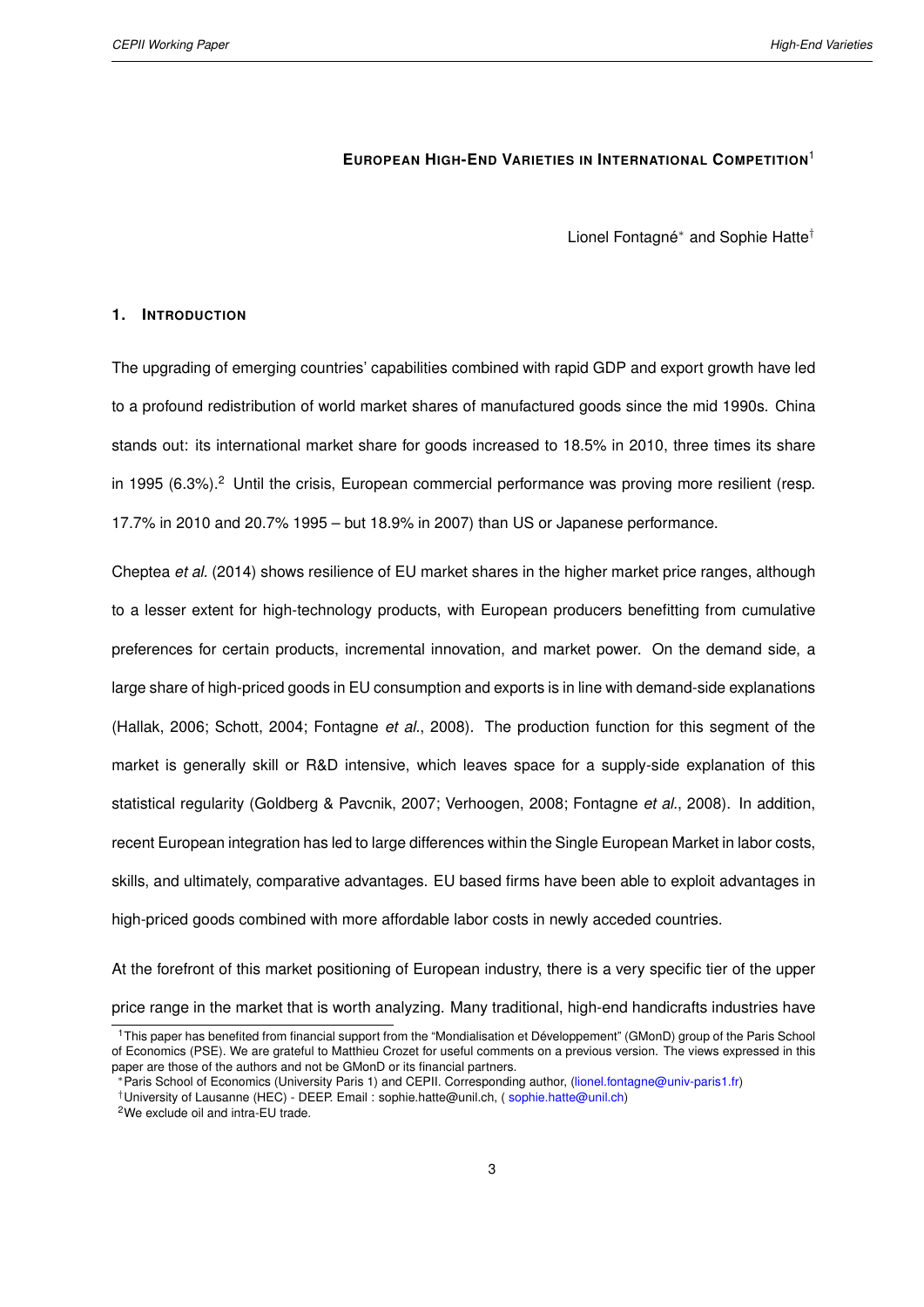managed to sustain European brands and know-how in sectors nearly decimated by competition from low-wage countries. The related activities are often associated with luxury brands and are intensive in design, advertising, and cumulative innovation. This paper examines this specific tier of the market, called here the high-end or luxury segment alternatively. We study the recent export performance of these (tiny) segments of the industry and the main players. Specifically, we ask whether the demand for luxury goods is different in terms of sensitivity to trade cost or income.

An obvious difficulty related to assessing world competition in the high-end segment of the market is inadequate classification of traded products. Despite a reasonable knowledge of the firms selling highend products, there is no official list of such luxury goods. Starting from the finest level of detail of international classification (6-digit Harmonized System - HS6), we propose a tentative list of 416 product categories (out of more than 5,000 HS6 codes) possibly containing luxury varieties. We recover these HS6 categories from the products exported by the firms belonging to the French association of luxury goods (*Comité Colbert*). Members present themselves as "[a club] of 78 French luxury houses and 14 cultural institutions [working] together to promote French art de vivre at international level".[3](#page-2-0) Then, we consider the universe of countries exporting these product categories and ask whether they export luxury varieties, or simply products classified within the same category – e.g. handbags. Indeed, not all varieties within these HS6 product categories can be defined as luxury and we focus on the flows corresponding to the upper tier of the distribution of market prices. Since we do not observe prices, we have to rely on the unit values of traded products. For each selected (HS6) product category, we classify as trade in high-end varieties, the goods  $k$  exported from country  $i$  to country  $j$  in year  $t$  at a price above a certain threshold  $\widetilde{u_{kt}}$ . Hence, luxury varieties are identified on the basis of prices which are independent from the exporting country or market considered. Within a given HS6 item of the classification of products, a given exporting country might well ship luxury goods to a given market, and standard goods to another market. We do not observe exporting firms, and the exporter can be different in both cases; alternatively the same exporting firm can vertically differentiate her products to reach more destinations. Finally, notice that a given country can enter or exit the luxury segment of the market

<sup>3</sup>The objective of the *Comité Colbert* is "to collectively promote [member's] shared values in France and internationally". See website of the *Comité Colbert*: http://www.comitecolbert.com. The selection of products was made independently.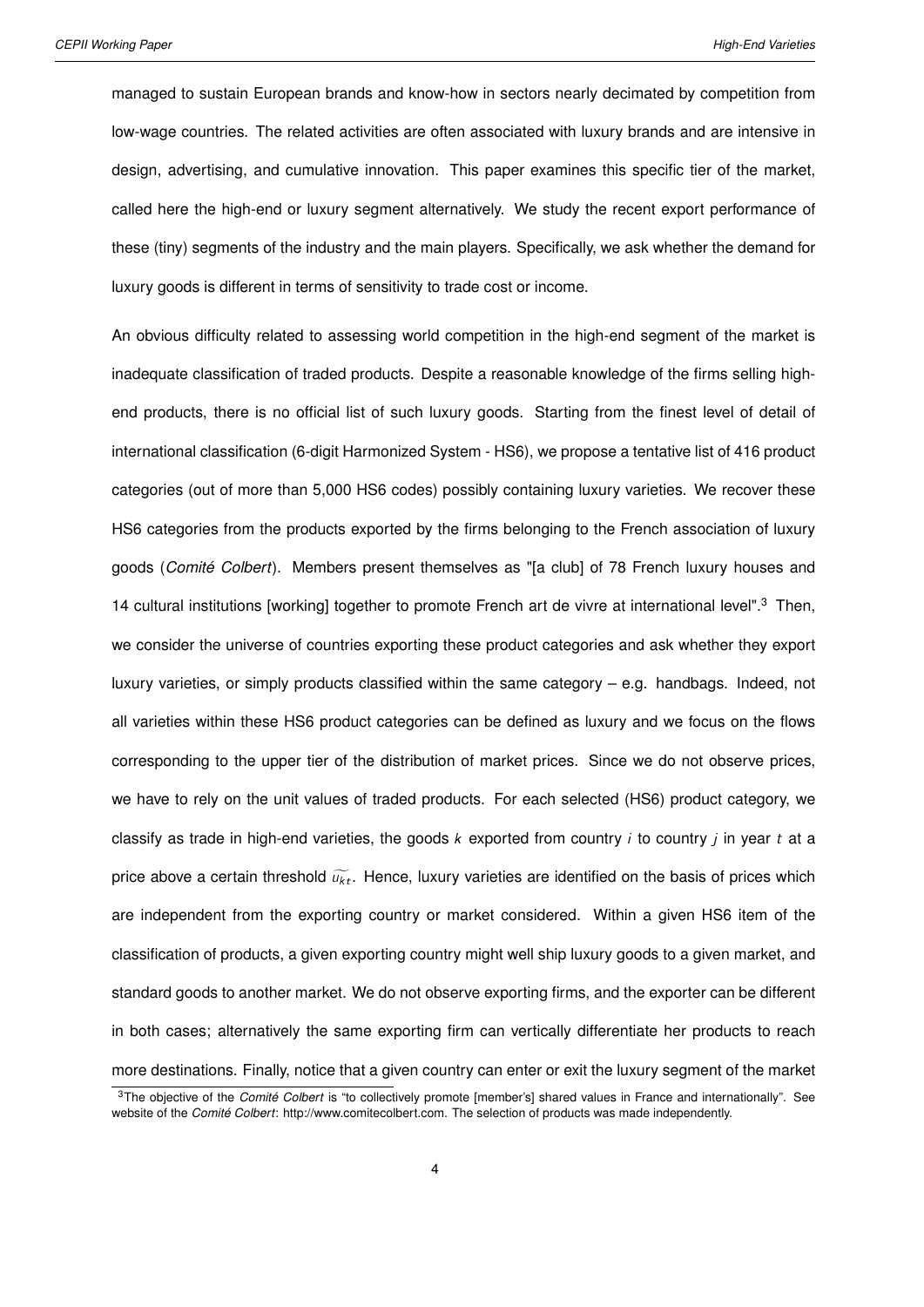over time.

Thus, our approach is based on products and unit values, not firms (although the product mix of *Colbert* firms is initially used to define the list of relevant products). The aim is to observe the world matrix of bilateral trade flows for these products, which constrains our choice, $4$  and means that initially we need to consider all firms in a given country, exporting in a given product category to a given market, within each year period, as an aggregate.

As expected, we observe that Europe is still the main player for luxury goods, with half of world exports of high-end varieties. However, there has been a profound reshaping of world market share due to a sharp increase in Chinese exports. These are mainly in the textile sector, where product differentiation has been very weak protection for producers in rich countries. If we exclude this sector, we observe European market share resilience in a buoyant world market, which translates into a sharp increase in the value of exports.

We explore what determines export performance in the high-end market segment using our aggregated data (annual exports of each selected HS6 product exported in the high-end segment of the market by a country to a particular market) for 176 countries. We rely on a standard gravity framework to assess the determinants of trade flows. We are interested in assessing whether these determinants differ from the usual ones. We find that the exporters of high-end products suffer less from distance than the exporters of other goods. This result is also emphasized by [Martin & Mayneris](#page-20-2) [\(2013\)](#page-20-2), who focus on French exports using customs data for individual firms. [Martin & Mayneris](#page-20-2) [\(2013\)](#page-20-2) find also that high-end export(er)s are more sensitive to the average income in the destination country. When we consider cross-country evidence for the whole set of exporters we find that the average effect of the importing country's wealth is relatively lower – and not higher – for high-end varieties. We address this apparent contradiction related to micro and aggregate data and show that only some exporting countries (including France - and thus the Colbert firms analyzed in [Martin & Mayneris](#page-20-2) [\(2013\)](#page-20-2), Italy, and Switzerland) benefit more from importers' wealth in the case of exports of high-end varieties than from

<sup>4</sup>[Martin & Mayneris](#page-20-2) [\(2013\)](#page-20-2) and [Ray & Vatan](#page-20-3) [\(2013\)](#page-20-3) use individual firm data and consequently consider only French exports.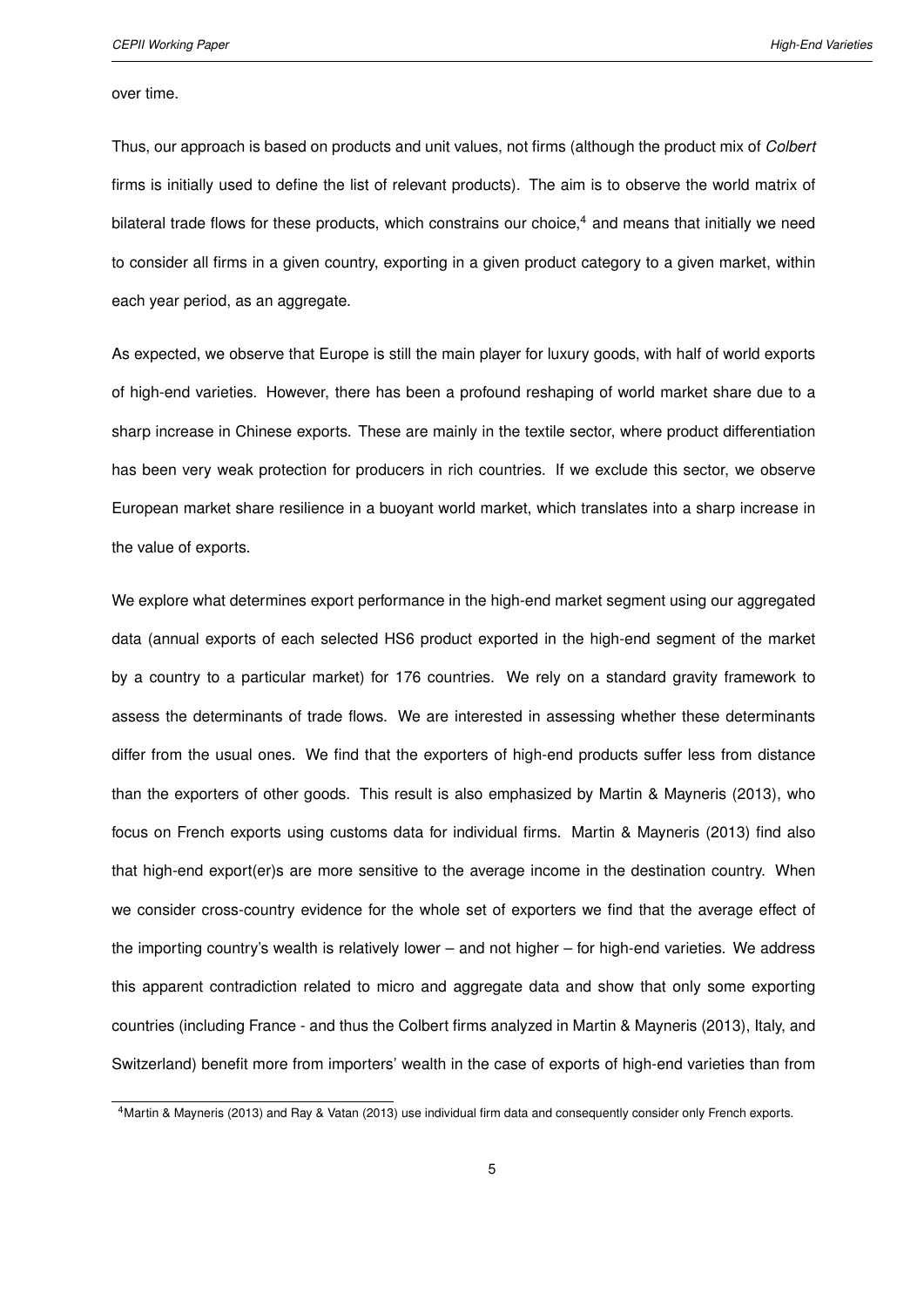exports of other products. Finally, we find that the effect of a destination country's wealth is positively and significantly driven by the number of luxury brands in the exporting country.<sup>[5](#page-2-0)</sup> The bottom line is that only some exporting countries, home to some very well known luxury brands, export more high-end than other goods to rich destinations. This highly selective club of exporting countries, capitalizing on their historical reputation for production and export of luxury goods, benefits more from increasing living standards in importing countries.

The rest of the paper is organized as follows. The related literature is reviewed briefly in Section 2. Section 3 presents the data and the assumptions made when selecting the 416 HS6 product categories and defining the high-end segment of the market. It also presents the descriptive statistics for the redistribution of world market shares in the high-end segment. Section 4 describes our econometric estimation strategy, and summarizes the results. Section 5 concludes.

#### **2. LITERATURE REVIEW**

Recent advances in trade theory and empirics have led to a profound reshaping of our understanding of the patterns of international trade.

Traded goods are differentiated horizontally (in terms of variety) and vertically (in terms of quality). Economies of scale and the necessity to amortize the development costs for each new variety impose a limit on the economic affordability of product diversity. The capacity to offer more varieties is determined by the size of the industry output, which is determined by country size and comparative advantage [\(Krugman,](#page-20-4) [1980\)](#page-20-4). [Hummels & Klenow](#page-20-5) [\(2005\)](#page-20-5) find that large countries export higher quality goods and not just more varieties of these goods. The larger or more sophisticated and wealthier the domestic market, the higher the quality of the products supplied to the local consumer [\(Motta](#page-20-6) *et al.*, [1997\)](#page-20-6). As a result of this orientation of domestic demand, and the skill content of production, the capacity to offer high-end varieties is positively related to exporting country's income per capita [\(Falvey & Kierzkowski,](#page-19-4) [1987;](#page-19-4) [Flam & Helpman,](#page-19-5) [1987;](#page-19-5) [Hallak,](#page-20-7) [2010\)](#page-20-7). In general, high income countries, conditional on sector

<sup>5</sup>We calculate the number of brands classified in the top100 most valuable luxury brands ranking by the *World Luxury Association*, by exporting country. Data available at: http://www.top100luxury.com.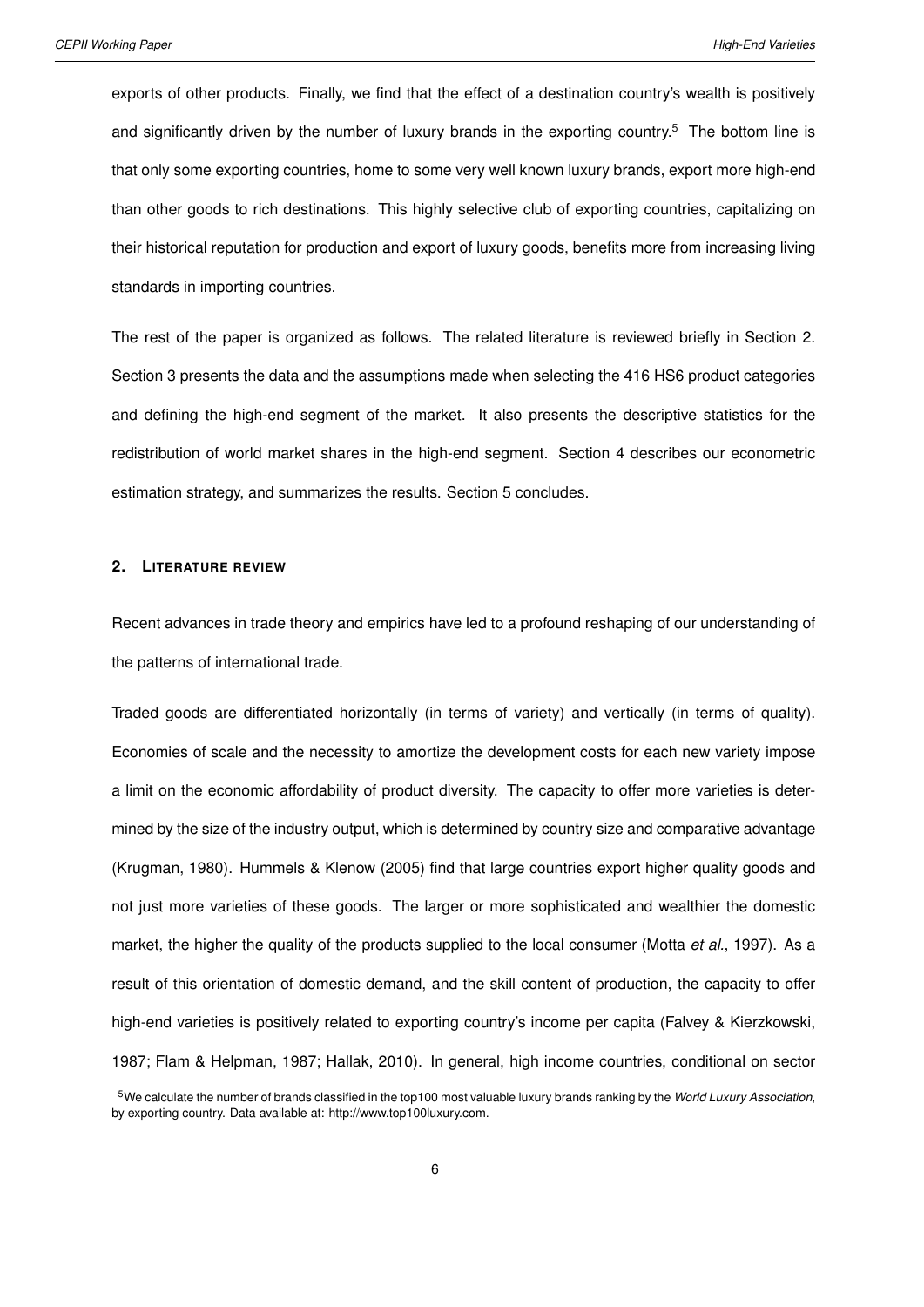characteristics, engage in more intensive bilateral trade, which is in line with Linder's seminal hypothesis [\(Linder,](#page-20-8) [1961\)](#page-20-8).

Another departure from the traditional theory is represented by consumer preferences. For simplicity, theories that address mainly the supply side determinants of trade, usually assume homothetic and homogenous consumer preferences. This assumption contrasts with frequent evidence provided by gravity equations, that similarities in income per capita are a driver of bilateral trade when controlling for economic size. Introducing non-homothetic preferences in trade theory addresses several puzzles [\(Markusen,](#page-20-9) [2013\)](#page-20-9): increasing income inequalities, missing trade, home bias in consumption habits, higher prices in high income countries, and dependence of the values of bilateral trade on income per capita controlling for economic size. [Simonovska](#page-20-10) [\(2010\)](#page-20-10) shows that variable mark-ups account for 80% of the positive price-income relationship observed for 123 countries. This has important consequences for our understanding of the underlying forces of international specialization. [Reimer & Hertel](#page-20-11) [\(2010\)](#page-20-11) show a strong correlation between the factor content of consumption and per capita income in the presence of non-homothetic preferences, and that accounting for this helps to resolve the puzzle related to missing trade. [Fieler](#page-19-6) [\(2011\)](#page-19-6) shows that bilateral trade relationships for 162 countries can be better predicted if the usual assumption of homotheticity is relaxed – in particular for countries of different sizes and income levels. [Crozet](#page-19-7) *et al.* [\(2012\)](#page-19-7) give a quality interpretation of the Melitz model of firm heterogeneity. They use firm-level export data with expert assessments for the Champagne producers' quality, to estimate the key parameters of the model. Though demand for Champagne increases with income per capita, higher quality increases exports within all income categories.

In this context, there is room for exporters to ship goods belonging to similar categories, at very different price and cost level. The increasing similarity in the categories of products exported by countries at different levels of economic development, at very different prices, has received increased attention in the empirical literature following the seminal study by [Schott](#page-20-0) [\(2004\)](#page-20-0). [Fontagne](#page-19-2) *et al.* [\(2008\)](#page-19-2) consider all products, exporters and importers (a panel of 163 countries over 10 years) and define three market segments. They explain the value of bilateral exports in each market segment. They show that low price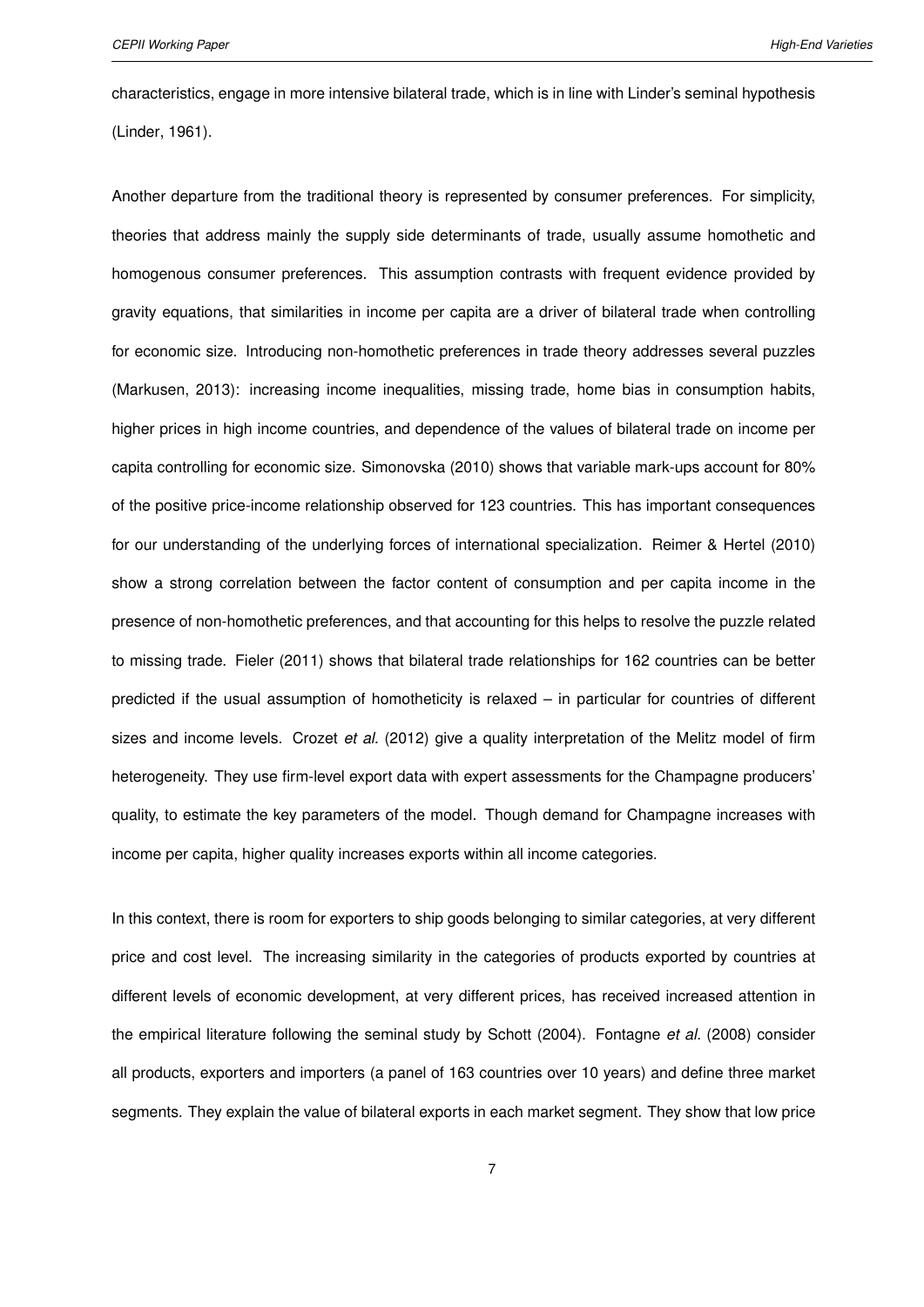goods are more sensitive to distance than high price ones and that richer countries tend to export more goods in the upper segment of the market. However, their definition of the "upper segment" of the market is very broad and covers one third of the value of the world market for each product. A more specific study of the exclusive products at the very top of the vertical differentiation ladder requires a different approach.

[Martin & Mayneris](#page-20-2) [\(2013\)](#page-20-2) rely on French customs data to consider those firms (actually the statistical units defined by their administrative identifier) that define themselves specifically as exporters of luxury goods (recorded as members of the *Comité Colbert* referred to above). Not all French exporters of luxury goods belong to this trade association, and [Martin & Mayneris](#page-20-2) [\(2013\)](#page-20-2) also consider non-members exporting from France within the same product categories at similar (high) prices. They compare these exporters of high-end varieties to low-end variety exporters. High-end variety exporters do not export to more countries, but do trade with more distant markets because of the lower sensitivity to distance of high-end variety exports. High-end variety exporters are also more prone to shift toward fast-growing economies, and accordingly to reap the benefits of the redistribution of world growth towards emerging economies. [Martin & Mayneris](#page-20-2) [\(2013\)](#page-20-2) finally show that high-end French exporters are more sensitive to average income in the destination country. The final picture is one of high-price niche good producers that export a small number of products to a small number of countries but, on average, manage to reach more distant and more promising markets. [Ray & Vatan](#page-20-3) [\(2013\)](#page-20-3) address a different issue: rather than studying the impact of average wealth of the destination market on exports of high-end products, they study the impact of income distribution, based on the assumption of social interactions shaping individual preferences. Using the same French data on exporters of high-end products, they show that the mean unit value of exports in a given product category, increases with the Gini index of income dispersion in the destination country. Countries with more dispersed income show a higher willingness to pay for the attributes provided by high-end products.

In contrast with these papers, we start from a world trade database and consider the whole range of exporting countries and markets for high-end products. We also directly rely on the distribution of unit

8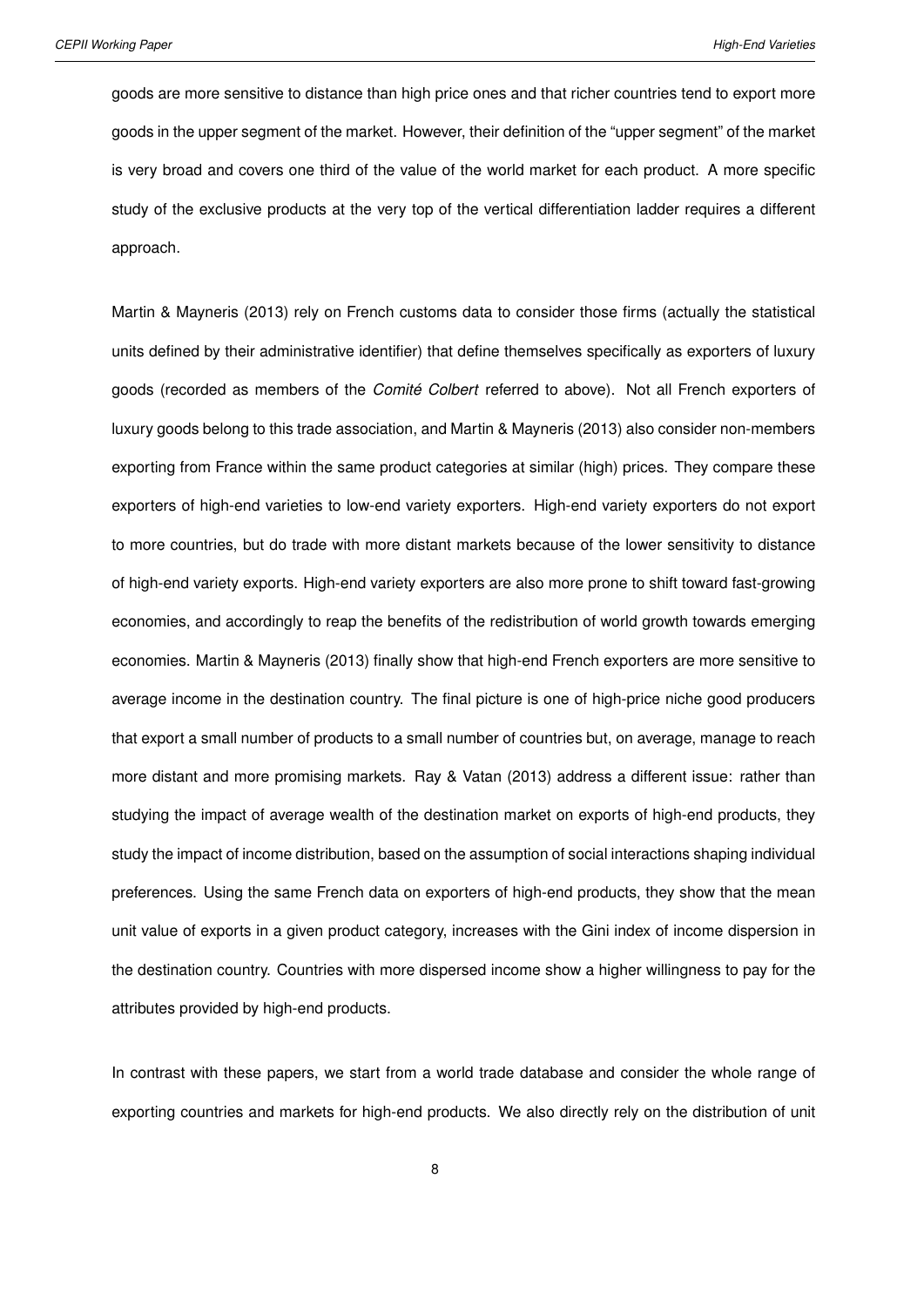values between exporting countries at product level to classify flows and identify the luxury segment within the relevant HS6 categories. Finally we distinguish between countries with a long history of highend producers and well-established luxury brands, and others.

#### **3. DATA, ASSUMPTIONS AND DESCRIPTIVE STATISTICS**

#### **Data and assumptions**

We consider the universe of exporting and importing countries of 416 selected HS6 product categories and need information on the world distribution of unit values for these product categories in order to identify flows corresponding to high-end varieties. To proceed, we use the BACI dataset.<sup>[6](#page-2-0)</sup> BACI is a world trade dataset developed by the CEPII. It draws on UN COMTRADE data and provides consistent data on bilateral trade. For each bilateral flow classified by HS6, BACI reports a unique FOB value, quantity, and unit value which takes account of the declarations of both exporters and importers. This reconciliation is based primarily on Cost Insurance Freight (CIF) values reported by importers, treated to enable comparison with exporters' FOB values which allows estimation of the reliability of each country reporting [\(Gaulier & Zignago,](#page-19-8) [2010\)](#page-19-8). BACI is an exhaustive database and covers trade for more than 200 countries and 5,000 product categories. Trade flows are considered as FOB, allowing comparisons clear of transport costs. Also, data are reconciled, correcting for erroneous declarations by one of the two trading countries.

It is important to note that the unit value is not the price: higher unit values for certain exporting countries or in certain destination markets may simply be the result of variety composition effects within product categories at the HS6 level, rather than higher prices for a given quality. Conversely, unit values may not capture the fact that high-end varieties cross borders at a unit value not too different from the mean, and then very high mark-ups are applied to these varieties by the wholesale and retail sectors. These are important issues, even if their impact is minimized by considering the extreme upper segment of the distribution of unit values of the traded products. This then, can introduce a second difficulty since extreme (high or low) unit values may be flawed by declaration errors. In order to try to reduce some of

<sup>6</sup>See http://www.cepii.fr/anglaisgraph/bdd/baci.html.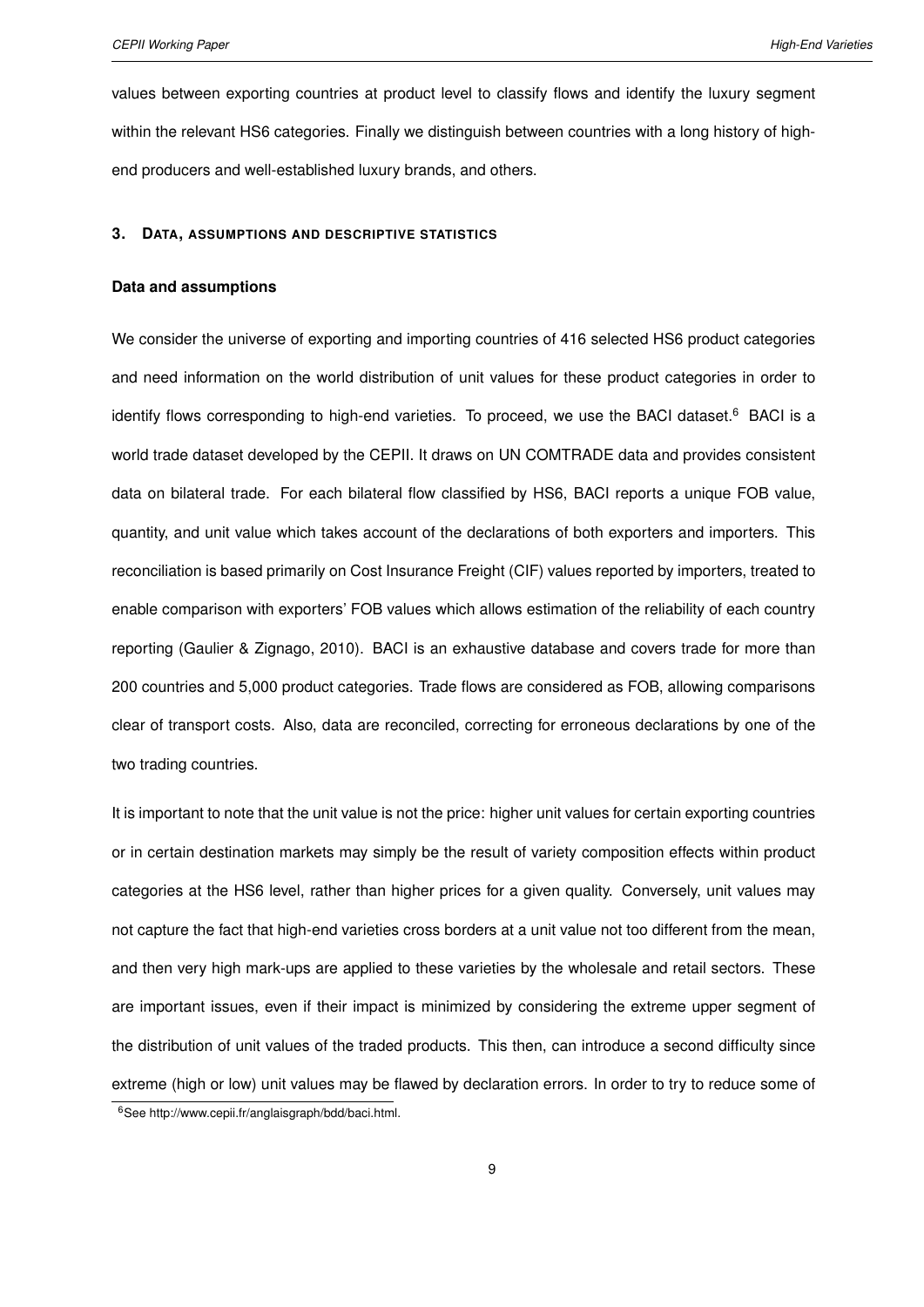the noise in the data, we clean our database of outliers at the exporting country and product levels and consider the 1995-2009 period. Having constructed our database, we compute the market shares of the exporting countries, at the sectoral level for the so called "high-end tier" of the market. We analyze the country-specific export performances, based on these market shares, in the next subsection. Finally, note that we do not observe individual exporter's prices or unit values but rather the average Free on Board (FOB) unit value of all the flows from an exporting country to a destination country, cumulated over 12 months, reported under a specific HS6 position.<sup>[7](#page-2-0)</sup>

The selection of 416 HS6 codes flagged as product categories containing high-end varieties was based on the activities of the 75 manufacturing sector members of the *Comité Colbert*. [8](#page-2-0) For sake of presentation, we aggregate results using the SITC-rev3 (2-digit and 4-digit) classification and group the HS6 codes into large industries. Appendix Table [ST1](#page-26-0) shows that our sample is split into 13 product categories in the SITC-rev3 2-digit classification; we use the 4-digit classification of product categories for the rest of the sample (10 product categories with the SITC-rev3 4-digit aggregation level). This construction of the 23 product categories of the SITC-rev3 classification fits better with the luxury goods "sectors". Finally, we aggregate these 23 SITC-rev3 product categories into 8 sectors: tableware, decoration, clothing, beverages, fragrances, jewellery, bags and shoes, and confectionery. We exclude the upper and lower extreme unit values, computing the difference between the unit value of each flow and the mean of the unit value of each product group, exported over the whole period considered.<sup>[9](#page-2-0)</sup>

We use the distribution of unit values for these 416 product categories retaining only the observations between the 5th and the 95th percentiles (90% of the observations) in the BACI database, for the whole period. Thus, we work with around 87.9% of the database (of 416 products) in value, and 95.5% in quantity. This method can be compared with [Hallak](#page-19-1) [\(2006\)](#page-19-1), who defines two thresholds: the mean of the

<sup>&</sup>lt;sup>7</sup> In 2005, the treatment of unit values by the UN changed, and our understanding, based on a detailed examination of the series used for our exercise, is that the reliability of this information has declined somewhat. This reinforces the need to clean the data of outliers, which is a source of trade-off since we are interested in the upper tier of the distribution. We experimented with various combinations of thresholds and concluded that the solution presented below is fairly well balanced. With the exception of Hong-Kong and Singapore which re-export a significant part of their imports, the sample of exporters and destination countries are from BACI, which suggests that this study is quite exhaustive.

<sup>&</sup>lt;sup>8</sup>Since France is an important player in the sector (first world exporter of luxury goods in 2008 excluding textile, and second after Italy when textile is included), we retained the HS6 codes of the items produced by the *Maisons* of the *Comité Colbert* in order to select relevant HS6 products. The usual disclaimer applies since *Comite Colbert* was not involved in this selection.

<sup>&</sup>lt;sup>9</sup>Indeed, these groupings are for the purpose of the descriptive evidence only, while the econometric exercise is performed at the HS6 level.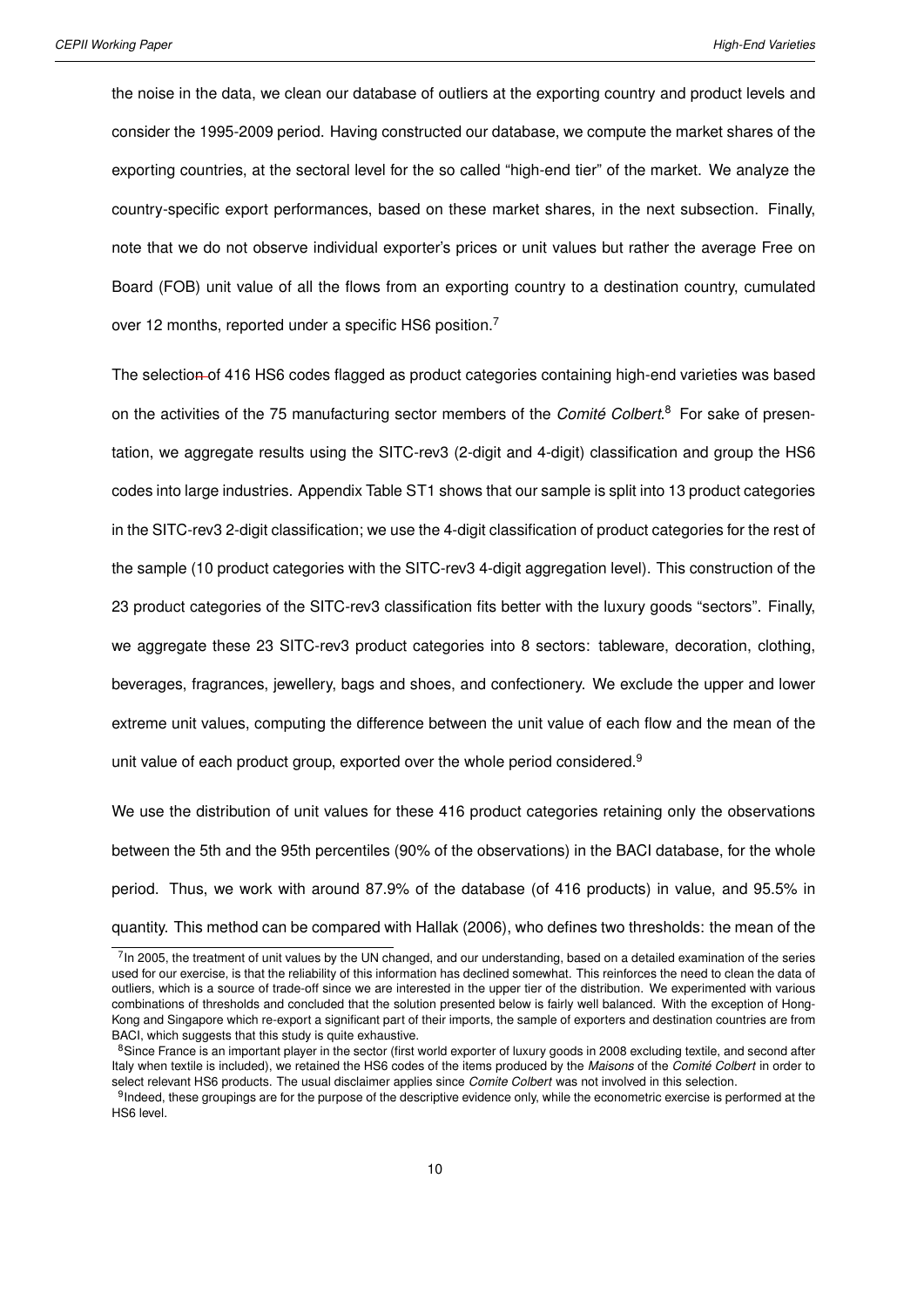unit value (by product group, exporter, and year) multiplied by 5 and divided by 5. This method leads to a smaller sample (25.7% of the observations are deleted). But one of the differences is that unit values that are excluded are mainly in the low-end of the distribution (91.8% of the deleted observations). We drop the same share of extreme values from the lowest and the highest unit values (Appendix Table [ST1\)](#page-26-0).

Because the product categories we are interested in cover trade flows at very different prices, we focus on the high-end of the unit value distribution. We define trade flows in high-end varieties as observations in the upper decile of the distribution of unit values for each product category and year. The top 10% of the unit values represent 4.6% of our trade sample (excluding one decile of the observations), and 4.1% of total trade in value for these HS6 positions. This corresponds to only 0.4% of the quantities because the top end of the distribution of unit values is characterized by small quantity flows of high value.

The "entry price" in the upper segment is the same for all exporters and all destination markets for a given HS6-year pair. Figure [1](#page-22-0) depicts as an illustration how the entry price evolves for two categories of items: perfumes and lipsticks, over the period considered.<sup>[10](#page-2-0)</sup>

To summarize, we start with more than 5,000 product categories, out of which we draw 416 HS6 positions under which Colbert exporters ship their luxury products. We drop flows with extreme unit values from the distribution of unit values (a proxy for prices)  $u_{i/kt}$  for these 416 k. The high-end segment of the market is defined as varieties shipped at unit values above a threshold  $\widetilde{u_{kt}}$  common to all exporting countries i and markets i for a given HS6 product category  $k$ , but it varies over time. Finally, each observation  $x_{i j k t}$  is flagged depending of the comparison of  $u_{i j k t}$  and  $\widetilde{u_{k t}}$ . The so-constructed dummy "high-end" is accordingly of dimension  $(i, j, k, t)$ .

#### **Descriptive statistics**

World demand for the high-end segment of the market is rather pro-cyclical (Figure [2\)](#page-22-1). The mean growth rate of world imports was 5.6% over the period considered. The 2009 trade crisis is observable for this

<sup>&</sup>lt;sup>10</sup>Since the entry price is the same for all exporters, we would expect large swings in exchange rates to affect the market shares of countries as long as this shock is passed on to prices in foreign currency.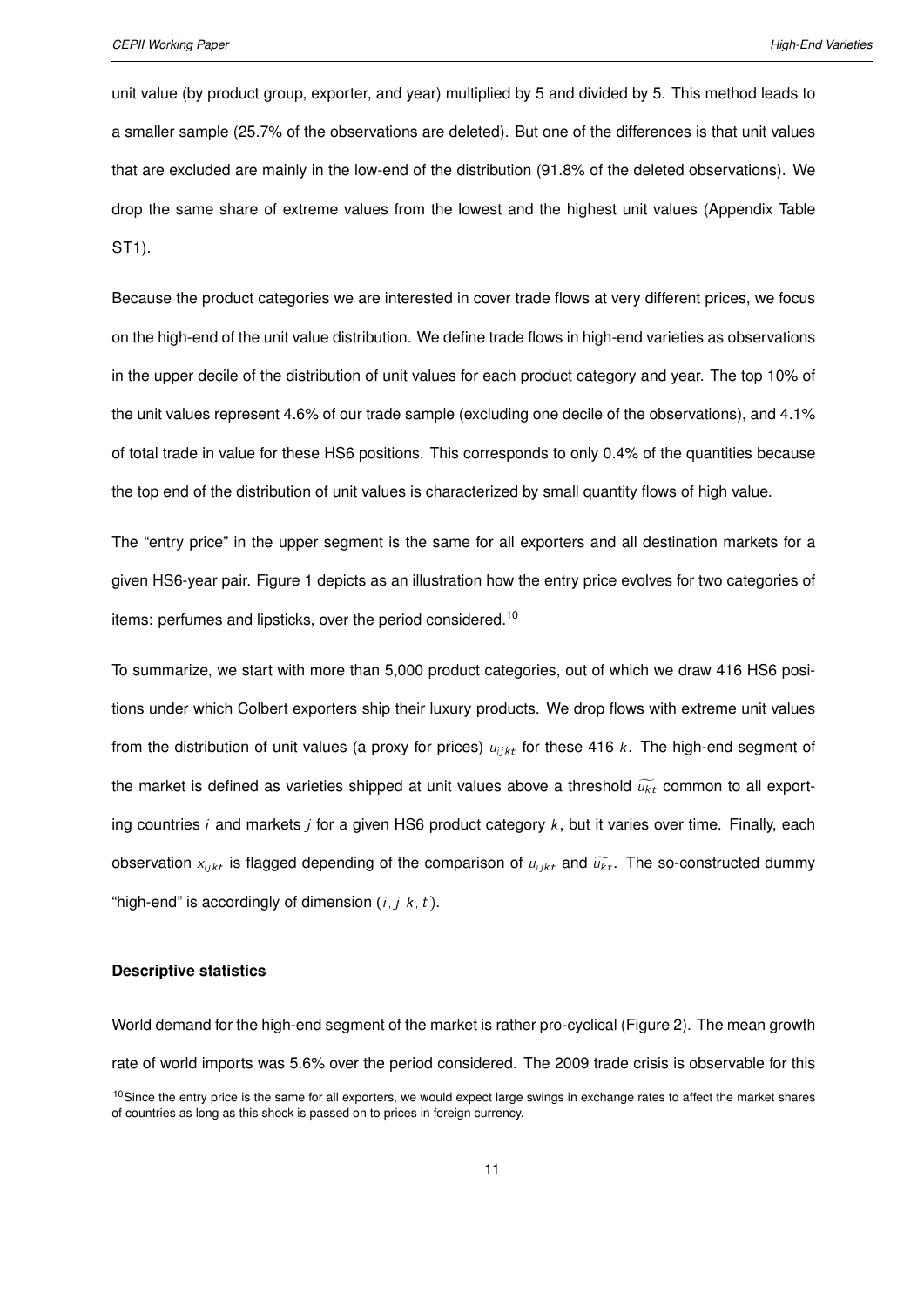segment (-23.4%). If we exclude 2009, we observe a 7.3% growth rate. In 2000, 2002, and 2004, the growth rate was above 20%. Chinese exports have grown much faster than world imports (13.2% over 1994-2008), but since their initial value was low, this did not dramatically affect the relative positions of the main exporters, including the EU27 (resp. 6.2%). Overall, in dollars, world imports tripled in fifteen years (from the mid-nineties to the crisis).

The product composition of this market, shown in Figure [3,](#page-23-0) is characterized by the large share of textile items, and volatility of the value of wine imports (Champagne). Table [1](#page-23-1) shows the world market shares of the main exporters (countries) of high-end varieties in 2009, as well as changes in the periods already examined for non-textile items. EU27 exporters controlled two-thirds of the world market in 2009, the next largest exporters being Switzerland and China. Individually, Italy, Germany, and France have market shares above that of China. Even excluding textile, the long term shift of production to China is observable, though the main short term shock is attributable to exchange rate variations leading to sizeable and opposite swings in market shares for Europe and China.<sup>[11](#page-2-0)</sup> Overall, the EU lost 5.2% or 3.7 p.p. of its market share, while the Chinese market share has increased by more than 150%. Japan and the US lost respectively 15.0% and 19.4% of their market share over the period. Overall, these results point to the resilience of European manufacturers to competition from low wage countries for the considered market segment of labor intensive industries, outside textile.

Next, we turn to the sectoral market shares. Appendix Table [ST2](#page-26-1) shows the results for confectionery. Switzerland and Belgium are well known big players in confectionery and this applies also to high-end varieties. Belgium is the leading individual exporting country in the world for these varieties, while Switzerland is the second biggest player. The most significant redistribution of world market shares over the period considered is between Italy and Belgium, to the benefit of the latter. In the decoration sector, the most striking performance is displayed by Italy with one-third of the world market gained over the period considered here (Appendix Table [ST3\)](#page-27-0). The United Kingdom also performed well in contrast to France, Germany and Switzerland. In Appendix Table [ST4,](#page-27-1) we observe again excellent performance

<sup>&</sup>lt;sup>11</sup>This can be attributed to the euro depreciation following its introduction. Although not fully passed into dollar prices, this depreciation led to a reduction in unit values for euro area based exporters, which pushed them partly out of the last decile of the distribution considered here.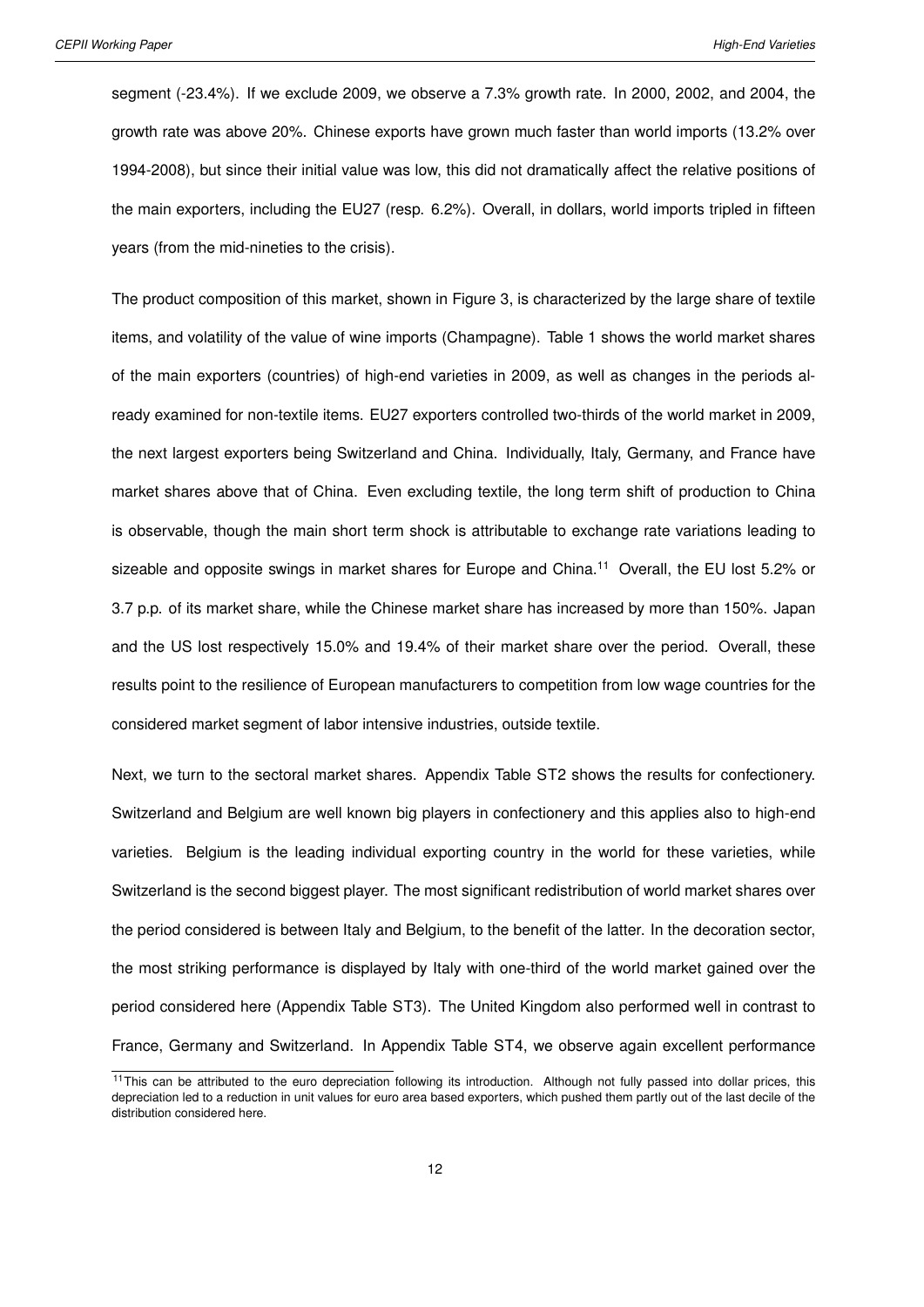of Italy for jewelery and watches. Switzerland also managed to increase its market share over the considered period, characterized by a renaissance in Swiss brands and a decline in Japanese brands in the high-end watch market. Fragrance exports are dominated by France (Appendix Table [ST5\)](#page-27-2) and the next biggest exporter is Japan. In this sector, changes in market shares are limited, with gains for Japan, Ireland, and Germany, and losses for Switzerland and France. Italian exporters of high-end shoes and bags have managed to corner half of the world market (Appendix Table [ST6\)](#page-28-0). In this sector, the shift has been detrimental primarily to French exporters. In the textile sector, China still has only a limited market share of high-end varieties (Appendix Table [ST7\)](#page-28-1). Italian exporters are again the major actors, and their progress has compensated for the deceptive German performance. The increase in Chinese exports of high-end tableware is impressive as shown in Appendix Table [ST8.](#page-28-2) Chinese producers managed to dominate just short of one-third of the world market in the period. Japanese exports show resilience, while German and Swiss exports declined, and the Czech republic entered the top five ranking of world exports. The last sector is wine and Champagne. France's supremacy is uncontested in this sector (Appendix Table [ST9\)](#page-29-0).

#### **4. DETERMINANTS OF HIGH END EXPORT FLOWS**

#### **Empirical Strategy**

Our empirical methodology aims at identifying how demand and supply side determinants shape bilateral trade flows of high-end varieties. We then estimate the effect of the standard gravity determinants, including trade costs, country size, comparative advantage and standard of living.

First, we ask whether the elasticity of exports to trade costs is different for high-end varieties and estimate the following equation:

<span id="page-12-0"></span>
$$
T_{ijkt} = \alpha_0 + \alpha_1 High End_{ijkt} + \alpha_2 Dist_{ij} + \alpha_3 Dist_{ij} \times High End_{ijkt} + \delta_{it} + \mu_{jt} + \tau_k + \epsilon_{ijkt}
$$
 (1)

where  $T_{i,jkt}$  is the logarithm of the bilateral trade flow between origin country *i* and destination country j of the HS6 product category  $k$  in year  $t$ . We capture specific patterns of high-end varieties exports,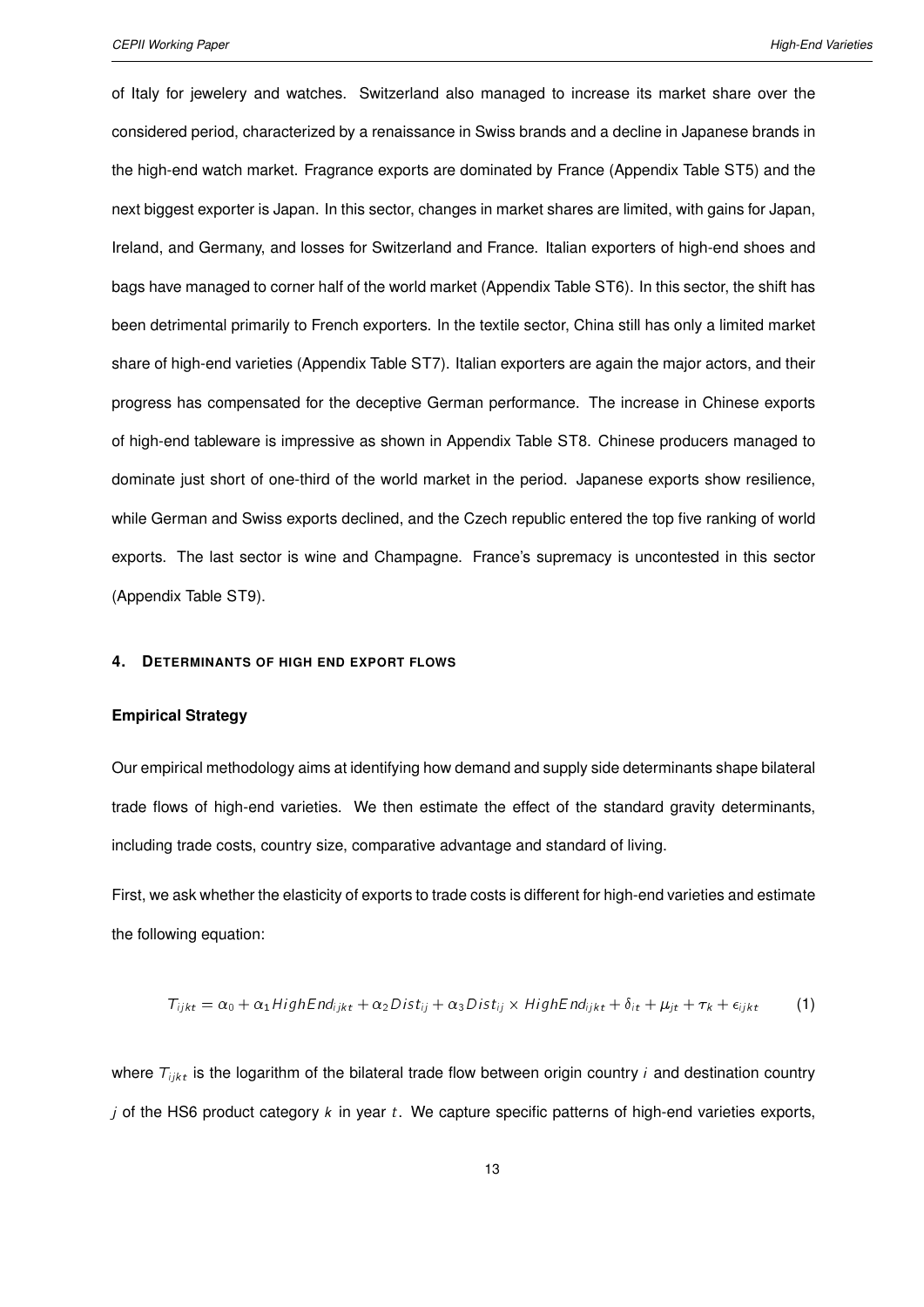compared to the other varieties, by including  $HighEnd_{ijkt}$ . This dummy variable is equal to 1 if  $T_{ijkt}$  is classified as a high-end trade flow and 0 otherwise meaning that  $u_{i/kt}$ , its unit value, is above the "entry price"  $\widetilde{u_{kt}}$ . This threshold  $\widetilde{u_{kt}}$  is defined as the 9th decile of the unit value distribution, by HS product category  $k$  and year  $t$ .

Trade costs are proxied by the logarithm of the distance  $Dist_{ii}$ . Then, we estimate the differential effect of distance for high end varieties, by including an interaction term between the logarithm of the distance and the classification of the trade flow as a high-end variety ( $Dist_{ij} \times HighEnd_{ijkt}$ ). This means that we capture the effect of the distance on trade flows in high-end varieties with  $\alpha_2 + \alpha_3$ . This specification also controls for omitted and unobservable variables and for multilateral resistance terms, thanks to the inclusion of fixed effects at the country of origin and year levels, at the country of destination and year levels, as well as at the HS6 product level. All estimates are run using clustered standard errors at the exporting country and year level.

Second, we investigate the role of exporting country size (GDP) and comparative advantage (GDP per capita) on their exports of high-end varieties. We use the following specification:

<span id="page-13-0"></span>
$$
T_{ijkt} = \beta_0 + \beta_1 High End_{ijkt} + \beta_2 Dist_{ij} + \beta_3 GDP_{it} + \beta_4 GDPCAP_{it} + \beta_5 Dist_{ij} \times High End_{ijkt}
$$

$$
+ \beta_6 GDP_{it} \times High End_{ijkt} + \beta_7 GDPCAP_{it} \times High End_{ijkt} + \lambda_j + \eta_{jkt} + \upsilon_{ijkt} \tag{2}
$$

where  $GDP_i(GDPCAP_i t)$  is the logarithm of the GDP (GDP per capita) of the exporting country i in the year  $t$ . We estimate the marginal effect of the size (comparative advantage) of the exporting country on its bilateral trade flows in high-end varieties by introducing the interaction between the logarithm of the GDP (GDP per capita) of the country i in the year t and  $HighEnd_{ijkt}$ . We control for omitted variables and multilateral resistance terms including fixed effects at the importing country  $j \times$  product  $k \times$  year to level.

We then replicate this exercise focusing on destination country determinants; GDP and GDP per capita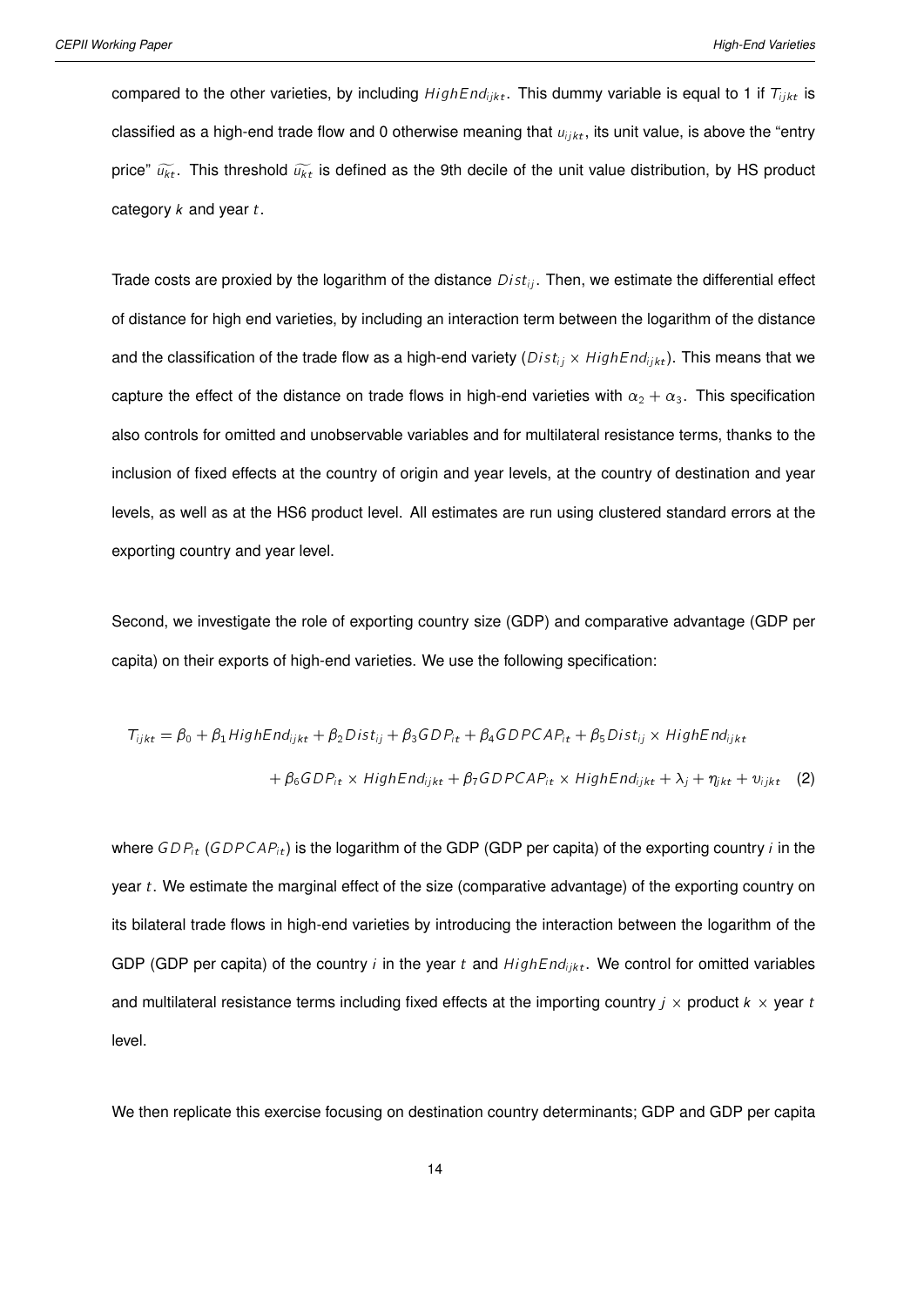are respectively controlling for size and living standard of the market and we estimate:

<span id="page-14-0"></span>
$$
T_{ijkt} = \gamma_0 + \gamma_1 High End_{ijkt} + \gamma_2 Dist_{ij} + \gamma_3 GDP_{jt} + \gamma_4 GDPCAP_{jt} + \gamma_5 Dist_{ij} \times High End_{ijkt}
$$

$$
+ \gamma_6 GDP_{jt} \times High End_{ijkt} + \gamma_7 GDPCAP_{jt} \times High End_{ijkt} + \chi_i + \varphi_{ikt} + \omega_{ijkt} \tag{3}
$$

where  $GDP_{jt}$  (GDPCAP<sub>jt</sub>) is defined as the logarithm of the GDP (GDP per Capita) of the importing country *j* in the year t, and  $GDP_{jt} \times HighEnd_{ijkt}$  (GDPCAP<sub>jt</sub>  $\times HighEnd_{ijkt}$ ) is the interaction term between the logarithm of the GDP (GDP per capita) of the importing country  $\mu$  at the year  $t$  and the dummy variable which states whether  $T_{iikt}$  is a high-end variety ( $HighEnd_{iikt}$ ). We also include fixed effects at the exporting country  $i \times$  product category  $k \times$  year t level.

In equation [\(2\)](#page-13-0),  $\beta_3 + \beta_6$  captures the effect of size (resp.  $(\beta_4 + \beta_7)$  for the effect of comparative advantage) of exporters on high-end exports. Similarly, in equation [\(3\)](#page-14-0),  $\gamma_3 + \gamma_6$  captures the effect of size (resp.  $(\gamma_4 + \gamma_7)$  for living standard) of importers.

Focusing on French exports, [Martin & Mayneris](#page-20-2) [\(2013\)](#page-20-2) find a null effect of distance and a positive effect of the exporter's GDP per capita on the high-end export flows of French firms. They show also that the positive effect of  $GDPCAP_{jt}$  is significantly larger in the case of high-end varieties. We aim at estimating the systematic effect of distance, size and wealth of both the exporting and importing countries among all the exporters and importers.

#### **Results**

#### *Baseline Results*

**Distance**: First, we estimate equation [\(1\)](#page-12-0) to capture the potential differential effect of distance for highend trade flows. OLS estimates of equation [\(1\)](#page-12-0) are shown in column 1 of Table [2.](#page-25-0) We find the expected negative impact of distance on trade flows, but less so for trade flows of high-end varieties. Second, we introduce the exporting country determinants of trade flows in column 2, estimating equation [\(2\)](#page-13-0). The effect of distance on both high-end and other varieties is similar to the results in column 1. Moreover,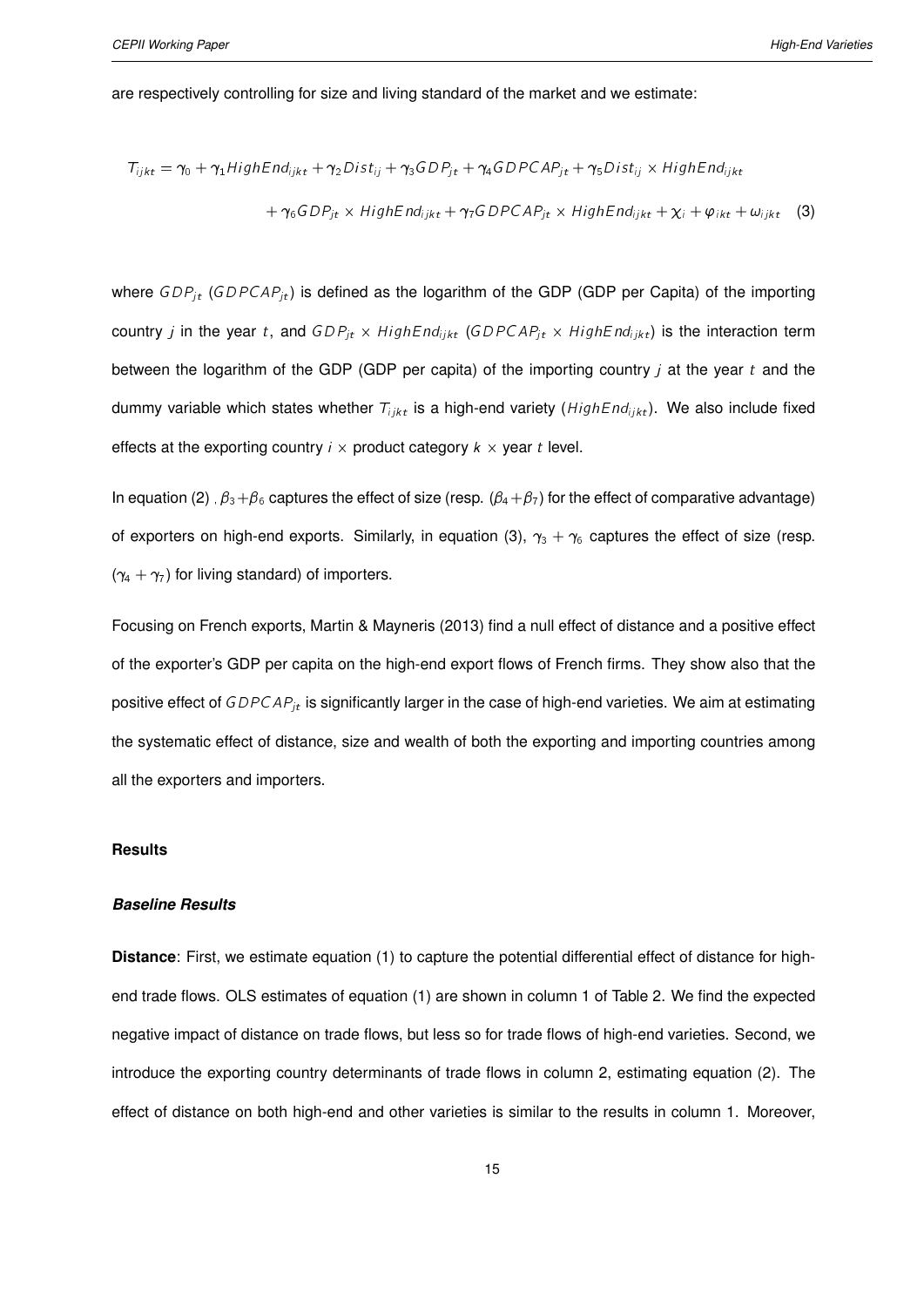the size (GDP) of the exporting country is found to have a positive and significant effect, in the case of both high-end and other varieties. This result is very standard in the trade literature.

**Exporters' Comparative Advantage**: More interestingly, being a rich country (disadvantaged in labor intensive activities) shapes exports towards high-end varieties. Figure [4](#page-24-0) suggests that countries with higher GDP per capita are also larger exporters of high-end varieties, though this is driven by the impact of size. Our estimation controlling also for exporter size confirms a negative and significant effect of highincome on goods' exports in general. This reflects the shift in comparative advantage of these countries to services. In contrast, for high-end exports, exporter's income is found to almost compensate for this effect: the disadvantage of high income countries almost disappears for high-end varieties.

**Importers' Living Standards**: Table [2](#page-25-0) column 3 replicates this exercise, but introduces destination country specific explanatory variables in place of exporter specific ones. We then estimate equation [\(3\)](#page-14-0), using an OLS estimator. The effect of distance on both types of trade flows is still robust. We observe that trade flows of non-high-end varieties are positively driven toward large and rich countries: the effects of  $GDP_i$  and  $GDPCAP_i$  are positive and significant. The effect of exporting country size is the same in the case of high-end flows. However, we find that trade flows of high-end varieties are *less* sensitive to the destination country living standard. The total effect of the importer's GDP per capita on high-end trade flows is still positive, but significantly lower than in the case of other varieties. This result contrasts with [Martin & Mayneris](#page-20-2) [\(2013\)](#page-20-2) findings for France only, and may be driven by the difference in the sample of exporters (recall that we consider all exporting countries shipping high-end varieties). We indeed observe that France is a country exhibiting better performances in this sector than expected, as well as Italy. The two are clear outliers.

#### *Complementary Results*

**Heterogeneous Living Standards' Effect**: To investigate these apparently contradictory results further, we estimate equation [\(3\)](#page-14-0) separately for each exporting country. We include HS product categories and year fixed effects in place of controls in column 3. Column 4 presents the results for France: all results are qualitatively similar except for the effect of  $GDPCAP_j \times HighEnd$ . Indeed, in the special case of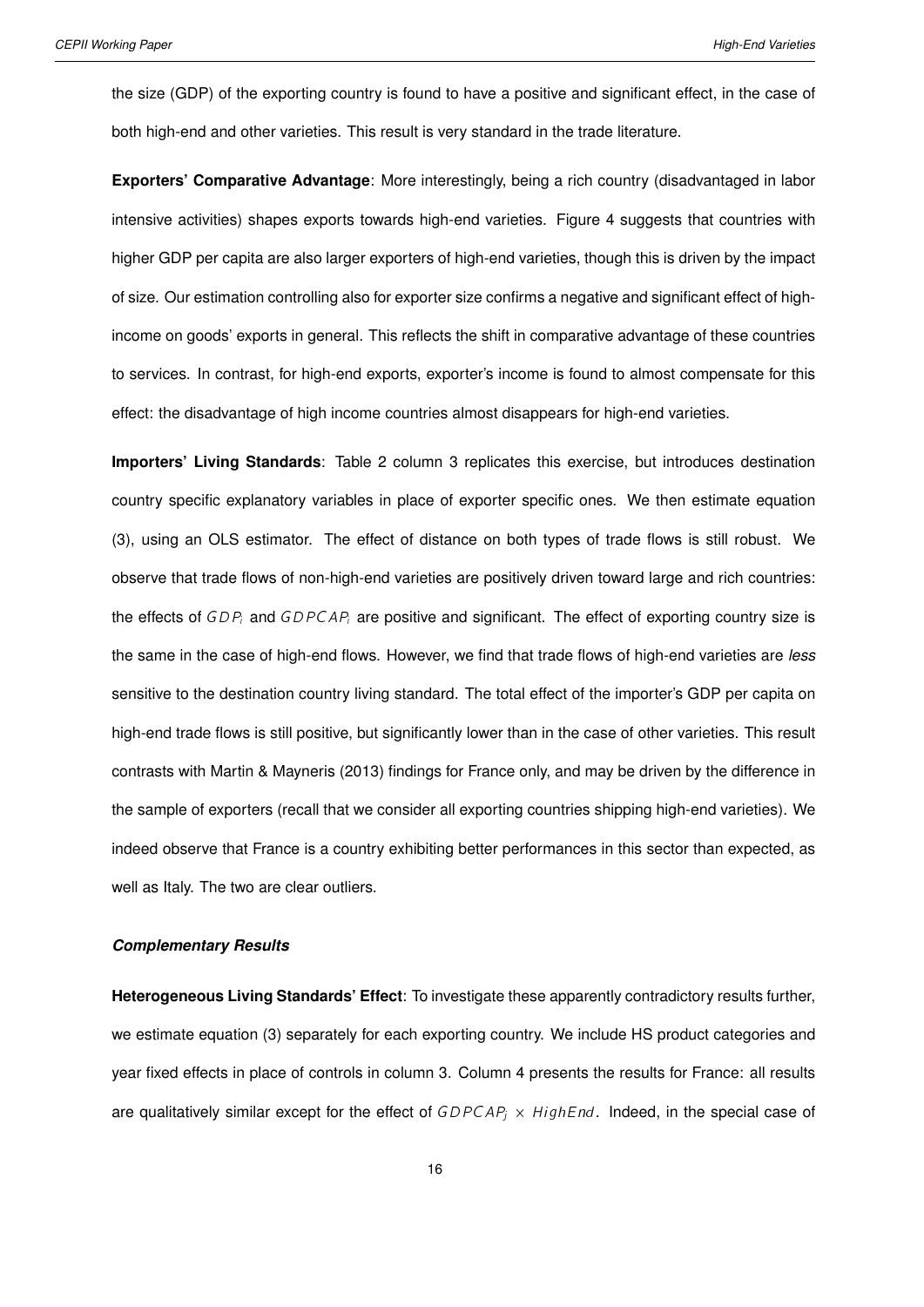France, our findings are similar to those of [Martin & Mayneris](#page-20-2) [\(2013\)](#page-20-2) using French customs data: exports from France are more sensitive to the destination country wealth considering when considering high-end varieties. We present the results for three other large exporters of high-end varieties: Italy (column 5), Switzerland (column 6) and China (column 7). The effect of  $GDPCAP_j \times HighEnd$  is positive and significant in the case of Italy and Switzerland. However, it is negative and significant for China. In other words, China exports more to rich countries, but exports a lower proportion of high-end varieties.

**Luxury Brands**: What are the potential origin country specific determinants explaining the different effects of  $GDPCAP_j \times HighEnd$  across countries? Anecdotal evidence provided by our four largest exporters suggest that luxury industries in the leading European countries on the one hand, and in China on the other hand, perform differently. We can firstly characterize luxury industries in our set of exporting countries by the number of leading luxury brands associated with them. The "top100 luxury brands" ranking of the World Luxury Association<sup>[12](#page-2-0)</sup> (WLA) provides a convenient approximation for our analysis. We count the number of brands that appear in this ranking by nationality. Figure [5](#page-24-1) shows the heterogeneity in the number of top national luxury brands across exporting countries. Large exporters of high-end varieties on average are associated with at least one luxury brand in the top100 ranking of the WLA. However, even among leading exporters of luxury varieties, the number of brands they control differs widely (from 1 in China and Japan, to 24 in France). Table [3](#page-25-1) column 1 shows that destination countries' wealth increases the export flows significantly more when the exporting country holds a higher number of top luxury brands. This means that being associated with a higher number of leading luxury brands increases the  $\gamma$  observed for a given exporting country. We also measure the size of exporters of high-end varieties by calculating the total value of the high-end trade flows by country over the period. Larger exporters of high-end varieties are not found to be characterized by a larger  $\gamma$  (column 2). This conclusion holds also if we test for the effect of the GDP per capita of these exporting countries (column 3). These results are robust to the introduction of these three explanatory variables in the same regression (column 4). They also hold when we use a binary dependent variable that is equal to 1 if  $\gamma_7$ is positive and 0 otherwise (column 5). The results are very similar also if we restrict our sample to the

<sup>12</sup>See: http://www.top100luxury.com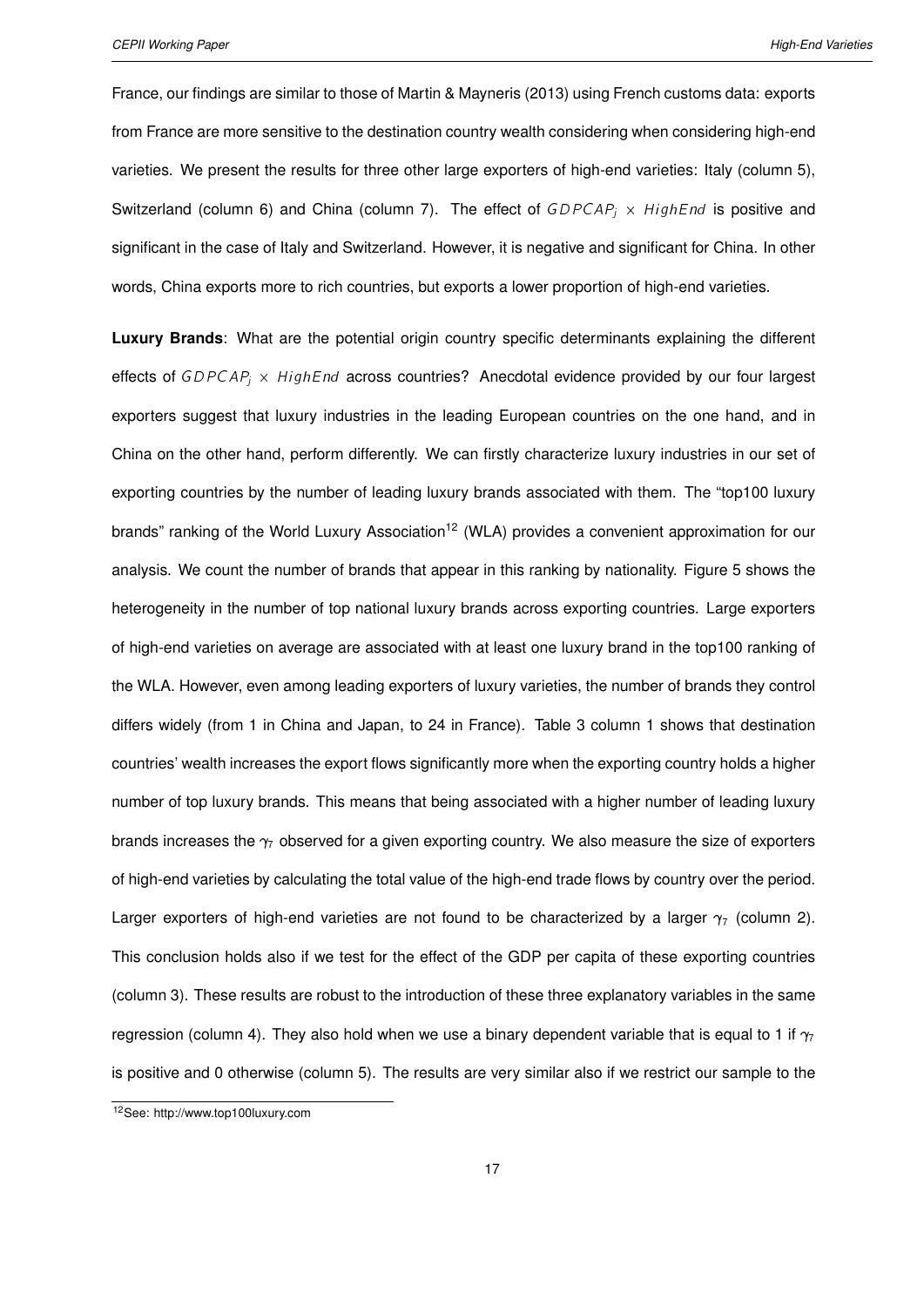67 coefficients  $\gamma_7$  that are significant at the 5% level and use a dummy variable that is equal to 1 if  $\gamma_7$ is significantly positive (at the 5% level) and zero otherwise (column 6). Finally, we find qualitatively the same effect using a non-linear (probit or a logit) estimator.

These findings support the idea that exports of high-end varieties increase with the living standard of the destination country, but only for exporting countries relying on a rich portfolio of luxury brands. Indeed, they are the only ones whose exports of high-end varieties increase more when they are shipped to the wealthier destination countries compared to their exports of other varieties. These countries are mainly European countries. Standard management theories related to luxury brands, such as [Doyle](#page-19-9) [\(2002\)](#page-19-9), point out that luxury firms charge prices at the top of the quality distribution, and that their marketing is mostly image-driven (compared to other goods). However, anecdotal evidence, notably the recent case of Jaguar, shows that huge expenditure on marketing activities does not ensure firms' profitability. [Atwal & Williams](#page-19-10) [\(2009\)](#page-19-10) highlight that the management of the luxury brand is a major determinant of the probability of long-term success for these firms, which [Kapferer & Bastien](#page-20-12) [\(2009\)](#page-20-12) argue is due to strong specificities in their management. Luxury brands have to convey positive values beyond the intrinsic quality of the good, and provide goods that are socially important from the consumers' point of view [\(Han](#page-20-13) *[et al.](#page-20-13)*, [2010\)](#page-20-13). Among other characteristics, [Kapferer & Bastien](#page-20-12) [\(2009\)](#page-20-12) stress that luxury goods firms have to convince consumers that their products are scarce and unique, which makes their brands exclusive. Interestingly, this is not just a matter of image: reputation is more easily achieved by brands that have a long history [Dubois](#page-19-11) *et al.* [\(2005\)](#page-19-11). The French luxury houses that belong to the *Comité Colbert*, and a few other European firms are good examples of brands capitalizing on an ancestral heritage. Our empirical strategy suggests that it is likely to explain the larger wealth elasticity of the export flows of high-end varieties this leading European countries experience.

#### **5. CONCLUSION**

The upgrading of emerging countries' capabilities combined with rapid export and GDP growth has led to a profound redistribution of world market shares of manufactured goods since the mid 1900s. Against this background, European commercial performance (unlike that of the US and Japan) was resilient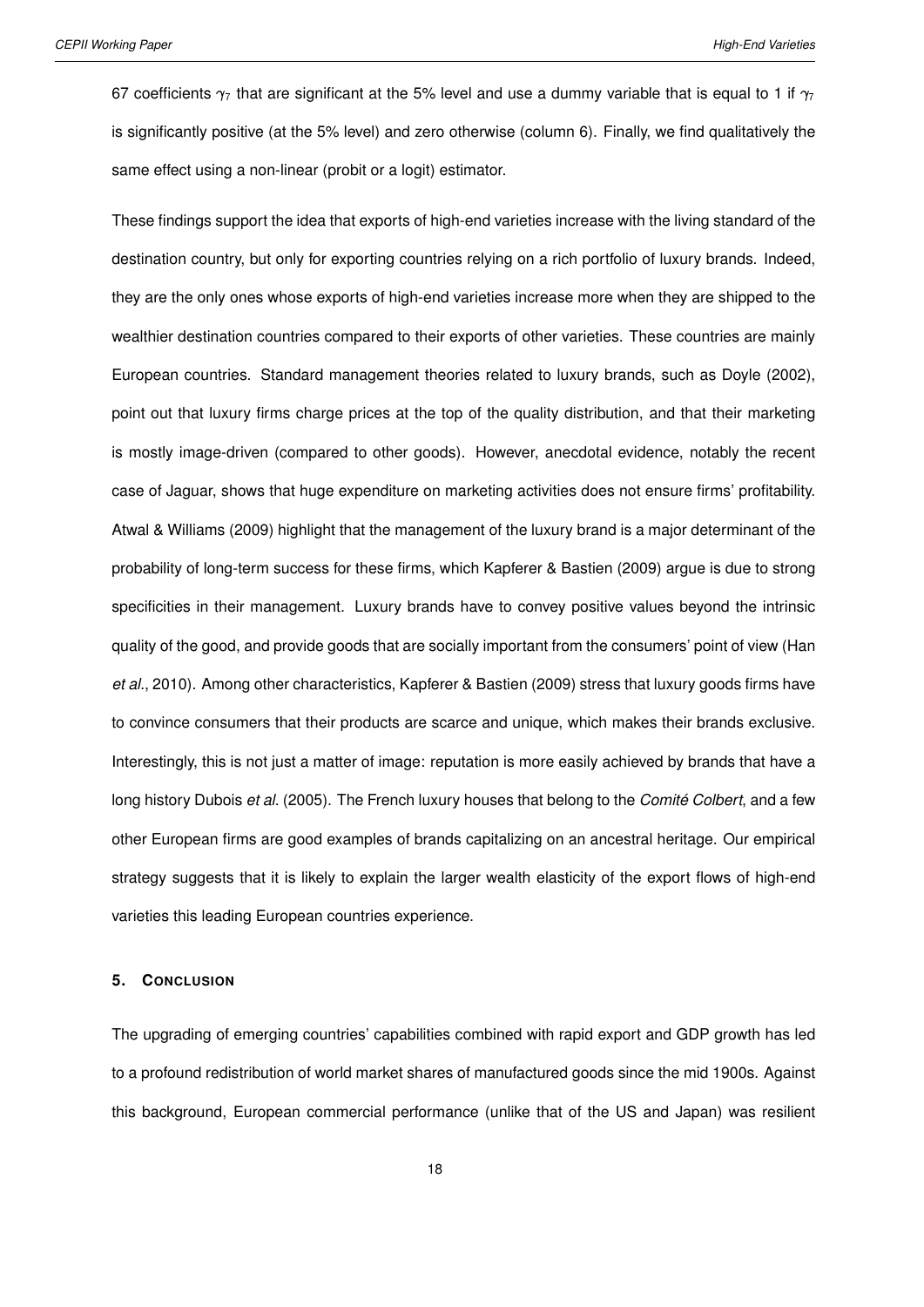until the crisis of 2008. This resilience was particularly noticeable in the upper price range of the market. Indeed, the success of emerging countries in the world market, which is leading to increased income per capita as well as internal income disparities, has also inflated demand for high-end varieties of goods. The combination of a well established brand, specific skills, and dedicated networks of wholesalers has given a first-mover advantage to European producers. On the other hand, these industries rely on labor intensive activities, although generally skilled. This production function allows room for maneuver to producers or sub-contractors in developing economies. Overall, this supports the idea of opposing forces. But in practice, many traditional sectors, requiring excellent skills, have managed to keep alive European brands and know-how in industries that have been wiped out by competition from low-wage countries.

This paper presented an empirical investigation of the distribution of the high-end trade flows across a wide range of exporters and importers. We used a list at the HS 6-digit level of the product categories of interest and reconstructed this high-end segment of international trade using information on the distribution of unit values of bilateral flows. Overall, we observe that a combination of product differentiation, branding and specific skills explains the resilience of the EU producers in high-end varieties. Although Europe is still the main player in this arena, there has been a shift in world market shares, and a sharp increase in Chinese textile exports.

The determinants of export performance in the high-end segment of the market are different from those in other segments, as shown by a standard gravity framework. Overall, exporters of high-end varieties suffer less from trade costs than exporters of other varieties. Also, the positive effect of the destination country wealth on exports is significantly larger for high-end varieties, but only in the case of a few exporting countries. These particular countries benefit from a large number of well-established luxury brands and capitalize on their historical reputation in the production of luxury goods. Finally, over the period studied, this exclusive club of exporting countries reaped relatively more benefits from the increasing wealth in emerging importing countries, when exporting high-end varieties.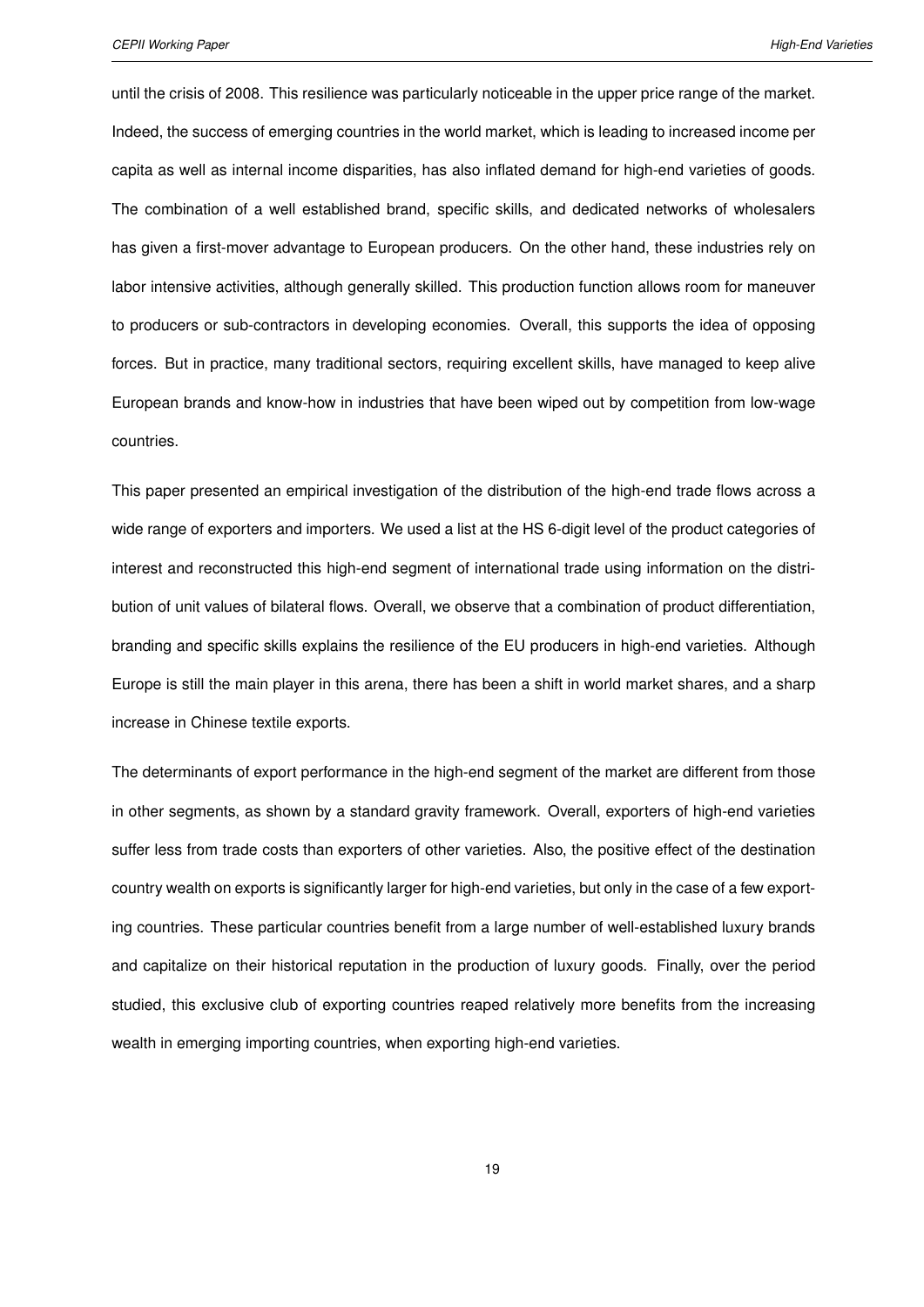#### **REFERENCES**

- <span id="page-19-10"></span>Atwal, G., & Williams, A. 2009. Luxury Brand Marketing - The Experience is Everything! *The Journal of Brand Management*, **16**(5), 338–346.
- <span id="page-19-0"></span>Cheptea, A., Fontagne, L., & Zignago, S. 2014. European export Performance. *Review of World Economics*, forthcoming.
- <span id="page-19-7"></span>Crozet, M., Head, K., & Mayer, T. 2012. Quality Sorting and Trade: Firm-level Evidence for French Wine. *Review of Economic Studies*, **79**(2), 704–723.

<span id="page-19-11"></span><span id="page-19-9"></span>Doyle, P. 2002. *Marketing Management and Strategy*. 3rd edn., London: Prentice-Hall.

- Dubois, B., Czellar, S., & Laurent, G. 2005. Consumer Segments Based on Attitudes Toward Luxury: Empirical Evidence from Twenty Countries. *Marketing Letters*, **16**(2), 115–128.
- <span id="page-19-4"></span>Falvey, R.E., & Kierzkowski, H. 1987. *Product Quality, Intra-industry Trade and (Im)perfect Competition, in H. Kierzkowski (eds.), Protection and Competition in International Trade: Essays in Honor of M. Corden*. Basil Blackwell, Oxford and New York.
- <span id="page-19-6"></span>Fieler, A. 2011. Non-Homotheticity and Bilateral Trade: Evidence and a Quantitative Explanation. *Econometrica*, **79**(4), 1069–1101.
- <span id="page-19-5"></span>Flam, H., & Helpman, E. 1987. Vertical Product Differentiation and North-South Trade. *American Economic Review*, **77**(5), 810–822.
- <span id="page-19-2"></span>Fontagne, L., Gaulier, G., & Zignago, S. 2008. Specialization across varieties and North-South Competition. *Economic Policy*, **23**(1), 51–91.
- <span id="page-19-8"></span>Gaulier, G., & Zignago, S. 2010. *BACI: International Trade Database at the Product-Level. The 1994- 2007 Version.* CEPII Working paper 2010-23. CEPII.
- <span id="page-19-3"></span>Goldberg, P., & Pavcnik, N. 2007. Distributional effects of globalization in developing countries. *Journal of Economic Literature*, **45**(1), 39–82.
- <span id="page-19-1"></span>Hallak, J. C. 2006. Product quality and the direction of trade. *Journal of International Economics*, **68**(1), 238–265.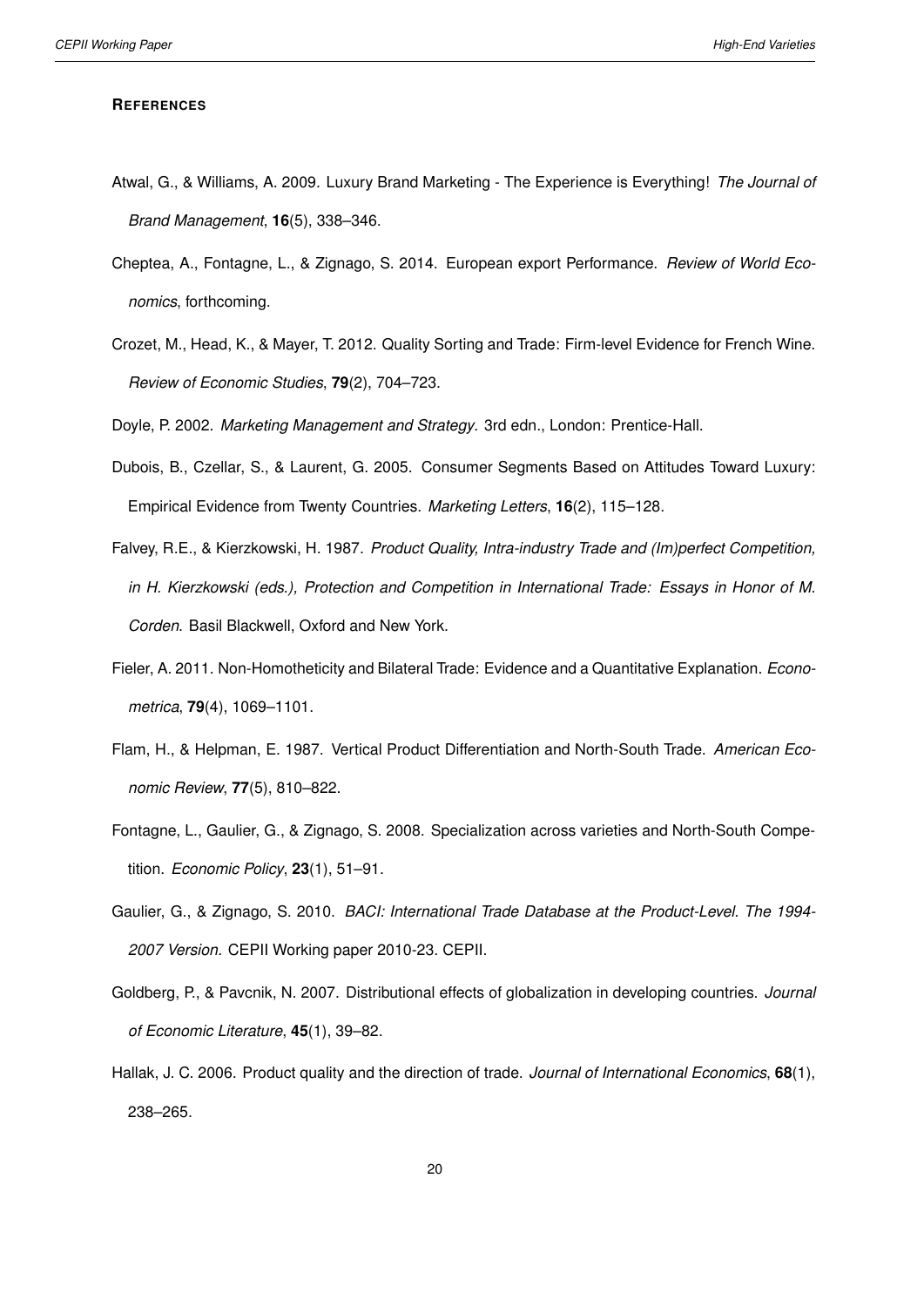- <span id="page-20-7"></span>Hallak, J. C. 2010. A Product-Quality View of the Linder Hypothesis. *The Review of Economics and Statistics*, **92**(3), 453–466.
- <span id="page-20-13"></span>Han, Y. J., Nunes, J. C., & Dreze, X. 2010. Signaling Status with Luxury Goods: The Role of Brand Prominence. *Journal of Marketing*, **74**, 15–30.
- <span id="page-20-5"></span>Hummels, D., & Klenow, P. J. 2005. The Variety and Quality of a Nations Exports. American Economic *Review*, **95**(3), 609–44.
- <span id="page-20-12"></span>Kapferer, J.-N., & Bastien, V. 2009. The Specificity of Luxury Management: Turning Marketing Upside Down. *The Journal of Brand Management*, **16**(5), 311–322.
- <span id="page-20-4"></span>Krugman, P. 1980. Scale Economies, Product Differentiation, and the Pattern of Trade. *American Economic Review*, **70**(5), 950–59.

<span id="page-20-9"></span><span id="page-20-8"></span>Linder, S. 1961. *An Essay on Trade and Transformation*. Stockholm: Almqvist and Wiksell.

- Markusen, J.R. 2013. Putting Per-Capita Income Back into Trade Theory. *American Economic Review*, **90**(2), 255–265.
- <span id="page-20-2"></span>Martin, Julien, & Mayneris, Florian. 2013 (Oct.). *High-End Variety Exporters Defying Distance : Micro Facts and Macroeconomic Implications*. Working Papers. HAL.
- <span id="page-20-6"></span>Motta, M., Thisse, J.-F., & Cabrales, A. 1997. On the Persistence of Leadership or Leapfrogging in International Trade. *International Economic Review*, **38**(4), 809–824.
- <span id="page-20-3"></span>Ray, A., & Vatan, A. 2013. *The Poor and Luxury: Trade in Luxury Goods in the World of Income Inequalities*. mimeo.
- <span id="page-20-11"></span>Reimer, J.F., & Hertel, T.W. 2010. Nonhomothetic Preferences and International Trade. *Review of International Economics*, **18**(2), 408–425.
- <span id="page-20-0"></span>Schott, P. K. 2004. Across-product Versus Within-product Specialization in International Trade. *The Quarterly Journal of Economics*, **119**(2), 646–677.
- <span id="page-20-10"></span>Simonovska, I. 2010. *Income Differences and Prices of Tradables*. Globalization and Monetary Policy Institute Working Paper 55. Federal Reserve Bank of Dallas.

<span id="page-20-1"></span>Verhoogen, E. A. 2008. Trade, quality upgrading, and wage inequality in the Mexican manufacturing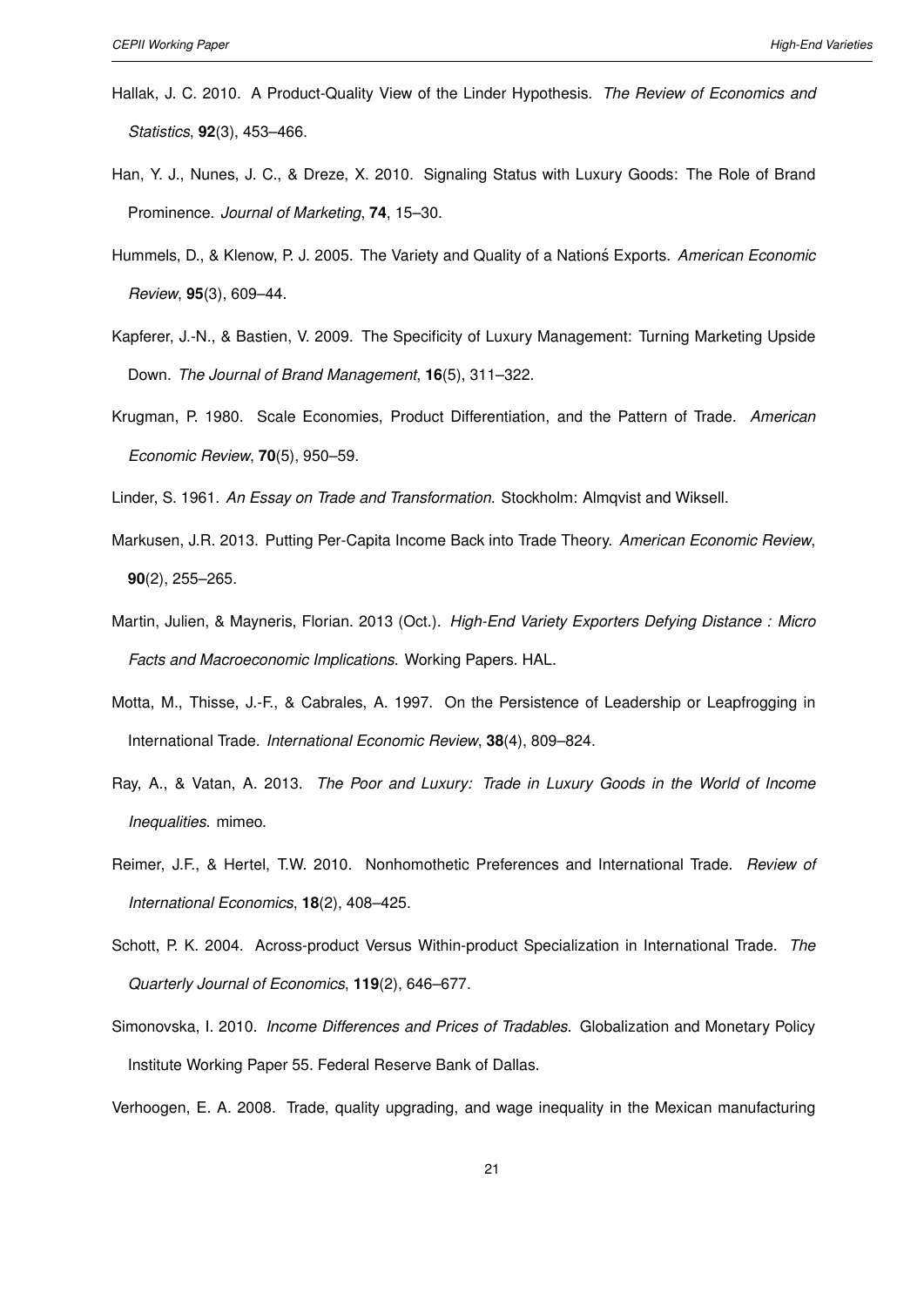sector. *Quarterly Journal of Economics*, **123**(2), 489–530.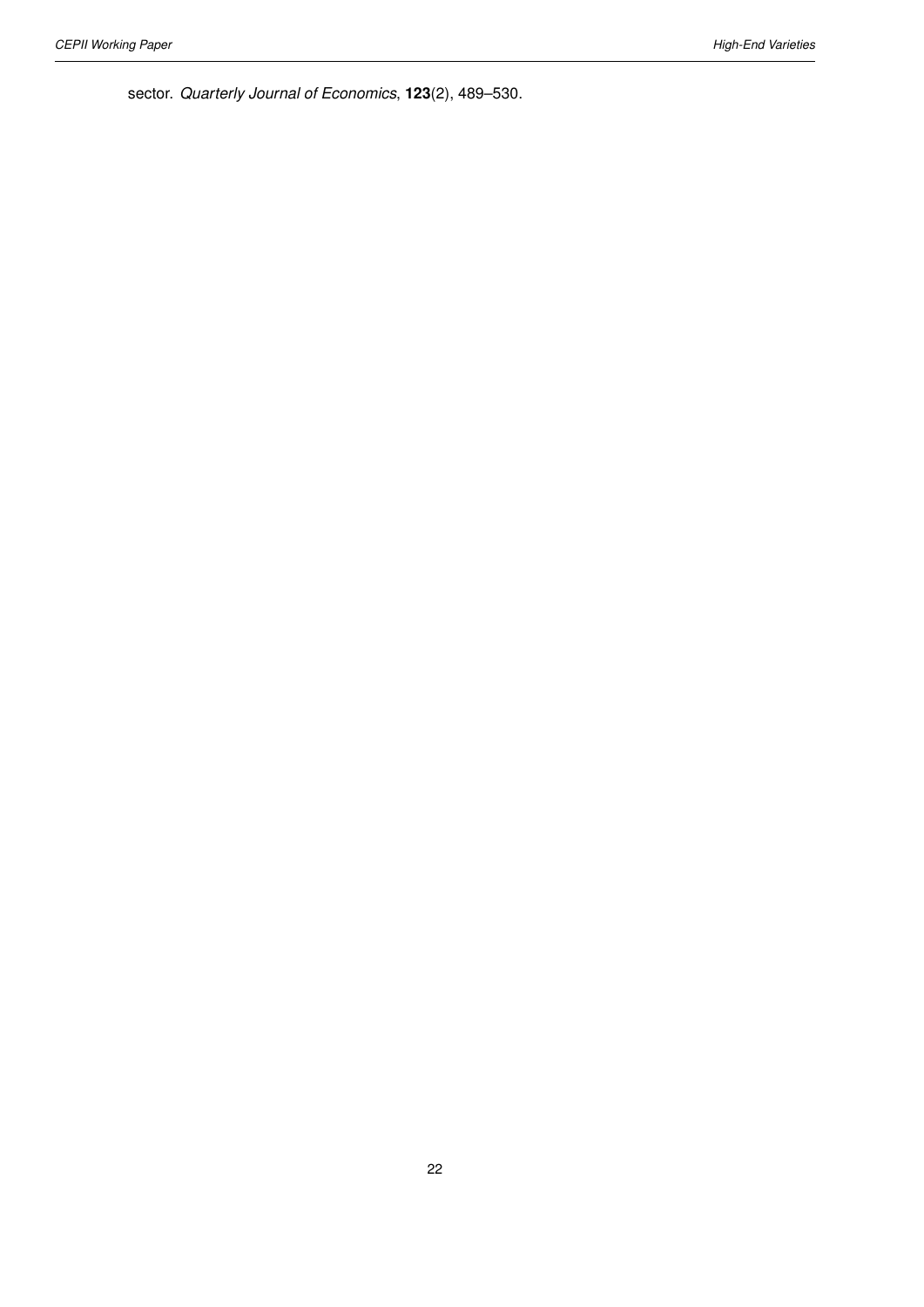#### **GRAPHS AND TABLES**

<span id="page-22-0"></span>



<span id="page-22-1"></span>

**Figure 2 – Annual growth rate of the world market (current value) for high-end varieties (percent)**

Source: BACI, authors calculation.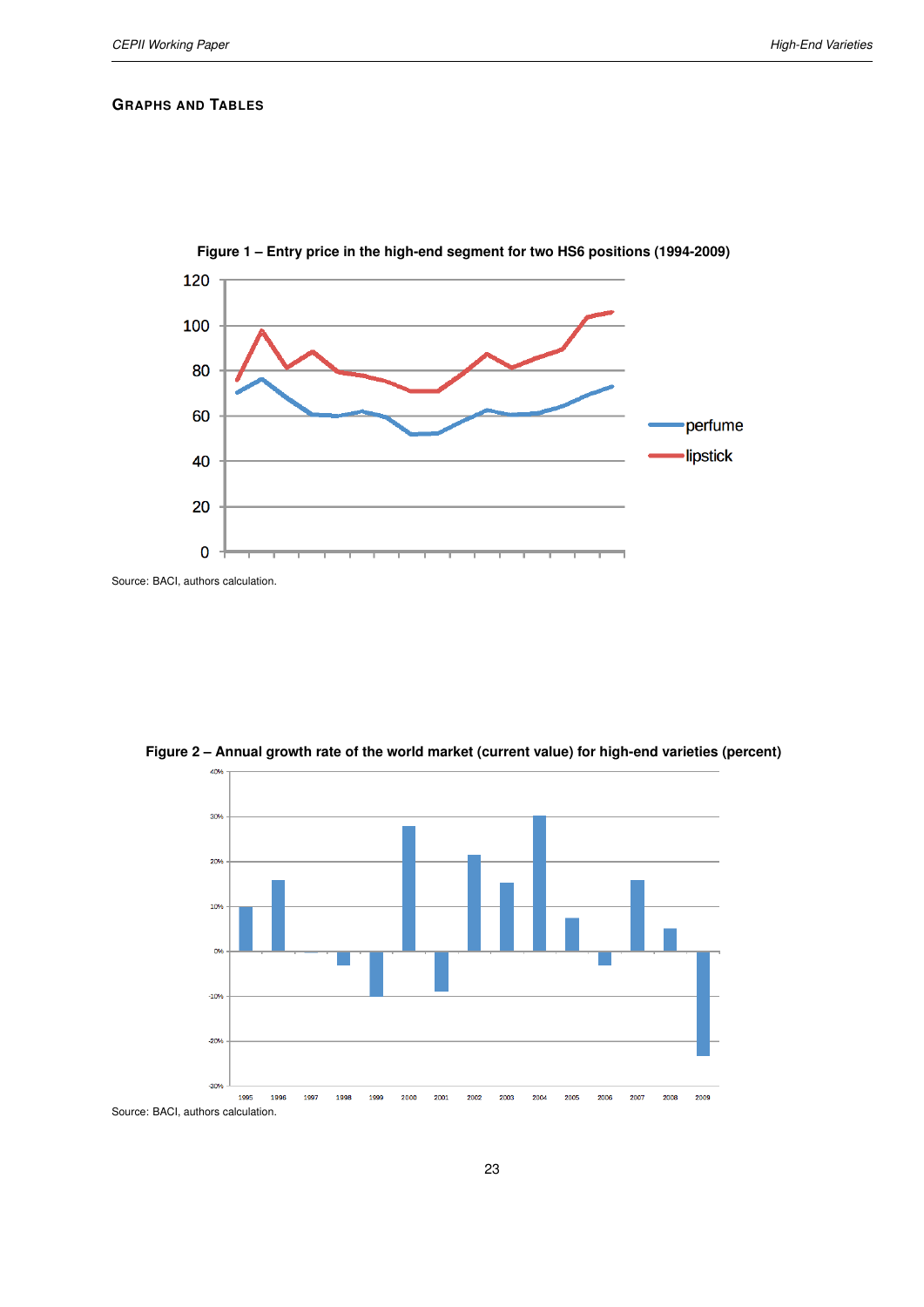

#### <span id="page-23-0"></span>**Figure 3 – Structure of market for high-end varieties, by product category, 1994-2009 (share in %)**

Source: BACI, authors calculation.

<span id="page-23-1"></span>

| Table 1 – World market share changes - Largest exporters of high-end varieties |
|--------------------------------------------------------------------------------|
|--------------------------------------------------------------------------------|

|             |           | p.p. change |           | percentage |
|-------------|-----------|-------------|-----------|------------|
|             | 1994-2000 | 2000-2009   | 1994-2009 | 2009       |
| EU27        | $-14.9$   | 11.2        | $-3.7$    | 67.9       |
| Switzerland | $-3.3$    | 3.3         | $-0.1$    | 7.7        |
| China       | 11.8      | -9          | 2.9       | 4.7        |
| Japan       | 0.4       | $-0.9$      | $-0.5$    | 2.9        |
| <b>USA</b>  | 2.6       | $-3.1$      | $-0.5$    | 2.1        |
|             |           |             |           |            |

Note: All exporters having a market share of at most 3% in 2009 or in 1994. The last column is the percentage share of world market. The first three columns are percentage point changes in world market shares. Countries are ranked by decreasing value of their world exports of high-end products in 2009. Source: BACI-CEPII, authors calculation.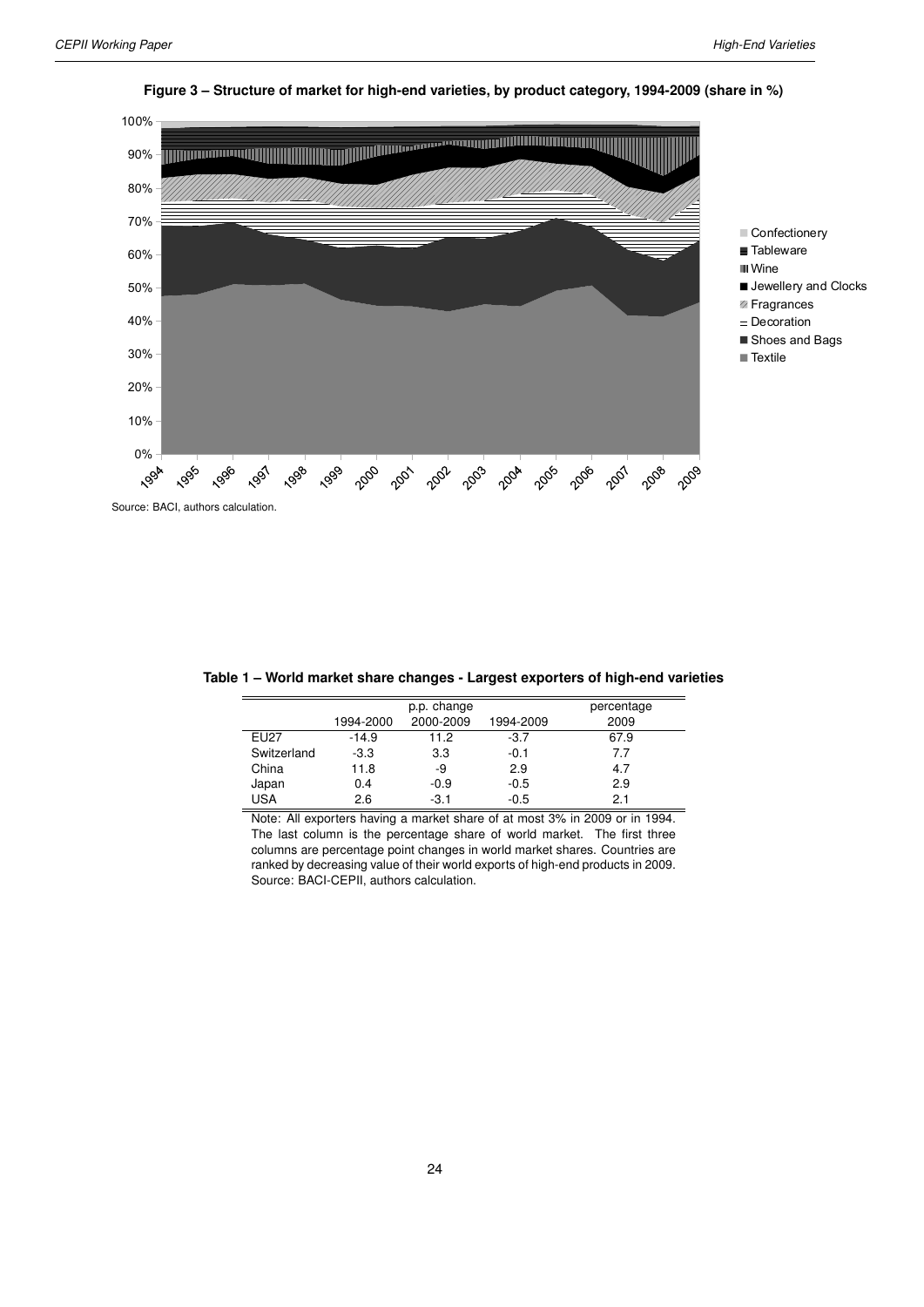

<span id="page-24-0"></span>**Figure 4 – Total high-end exports (value) and mean GDP per Capita, by exporting country (1994-2009)**

<span id="page-24-1"></span>**Figure 5 – Total high-end exports (value) and luxury brands, by exporting country (1994-2009)**



Weight: # of top 100 luxury brands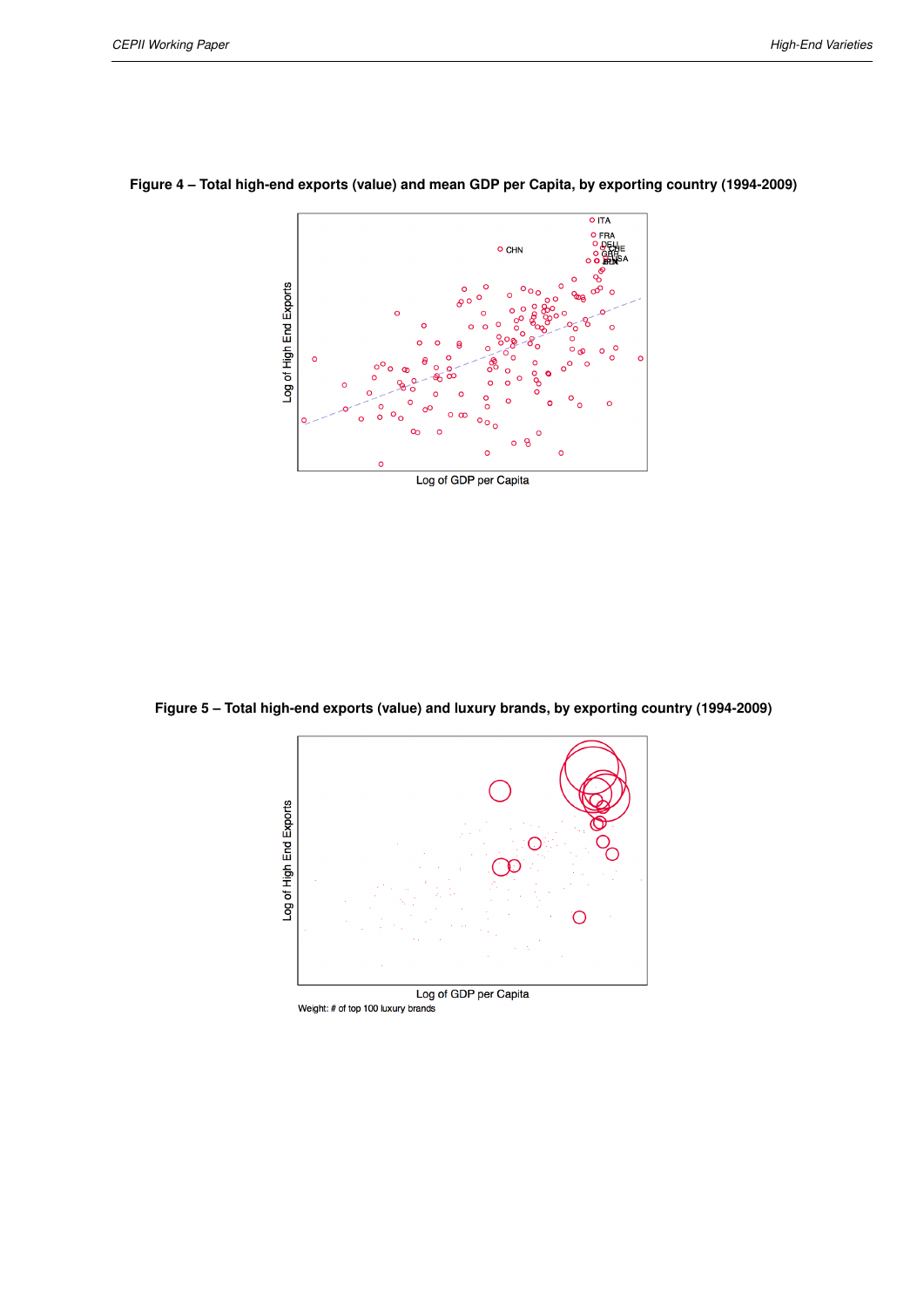<span id="page-25-0"></span>

| Dependent Variable:                     |             |             |                         |                         | Log of trade flows      |                        |                        |
|-----------------------------------------|-------------|-------------|-------------------------|-------------------------|-------------------------|------------------------|------------------------|
| Specifications                          | (1)         | (2)         | (3)                     | (4)                     | (5)                     | (6)                    | (7)                    |
| Sample:                                 | World       | World       | World                   | France                  | Italy                   | Switzerland            | China                  |
|                                         |             |             |                         |                         |                         |                        |                        |
| Distance                                | $-0.895***$ | $-0.806***$ | $-0.879***$             | $-0.885***$             | $-0.875***$             | $-0.517***$            | $-0.0212**$            |
|                                         | (0.0141)    | (0.0199)    | (0.0144)                | (0.00646)               | (0.00545)               | (0.0194)               | (0.00873)              |
| Distance $\times$ HighEnd               | $0.131***$  | $0.0861***$ | $0.145***$              | $0.307***$              | $0.168***$              | $0.142***$             | $0.135***$             |
|                                         | (0.0112)    | (0.0166)    | (0.0121)                | (0.0109)                | (0.00893)               | (0.0182)               | (0.0431)               |
| $GDP_i$                                 |             | $0.626***$  |                         |                         |                         |                        |                        |
|                                         |             | (0.0247)    |                         |                         |                         |                        |                        |
| $GDP_i \times HighEnd$                  |             | $-0.0322$   |                         |                         |                         |                        |                        |
|                                         |             | (0.0253)    |                         |                         |                         |                        |                        |
| <b>GDPCAP</b>                           |             | $-0.296***$ |                         |                         |                         |                        |                        |
|                                         |             | (0.0302)    |                         |                         |                         |                        |                        |
| $GDPCAP_i \times HighEnd$               |             | $0.242***$  |                         |                         |                         |                        |                        |
|                                         |             | (0.0315)    |                         |                         |                         |                        |                        |
| $GDP_i$                                 |             |             | $0.461***$              | $0.486***$              | $0.605***$              | $0.512***$             | $0.747***$             |
|                                         |             |             | (0.00519)               | (0.00275)               | (0.00248)               | (0.0129)               | (0.00344)              |
| $GDP_i \times HighEnd$                  |             |             | 0.00256                 | $0.0700***$             | $0.0736***$             | $0.0487***$            | $-0.132***$            |
| <b>GDPCAP</b>                           |             |             | (0.00643)<br>$0.382***$ | (0.00491)<br>$0.270***$ | (0.00417)<br>$0.633***$ | (0.0121)<br>$0.334***$ | (0.0105)<br>$0.488***$ |
|                                         |             |             | (0.0109)                | (0.00544)               | (0.00483)               | (0.0227)               | (0.00604)              |
| $GDPCAP_i \times HighEnd$               |             |             | $-0.0675***$            | $0.124***$              | $0.0375***$             | $0.0648***$            | $-0.186***$            |
|                                         |             |             | (0.0106)                | (0.00913)               | (0.00799)               | (0.0208)               | (0.0154)               |
| HighEnd                                 | $-1.256***$ | $-2.463***$ | $-0.727***$             | $-5.241***$             | $-3.478***$             | $-2.756***$            | 3.709***               |
|                                         | (0.0871)    | (0.459)     | (0.237)                 | (0.153)                 | (0.127)                 | (0.387)                | (0.527)                |
|                                         |             |             |                         |                         |                         |                        |                        |
|                                         |             |             |                         |                         |                         |                        |                        |
| Country $i \times$ Year FE              | Yes         |             |                         |                         |                         |                        |                        |
| Country $i \times$ Year FE              | Yes         |             |                         |                         |                         |                        |                        |
| HS6 FE                                  | Yes         |             |                         | Yes                     | Yes                     | Yes                    | Yes                    |
| Year FE                                 |             |             |                         | Yes                     | Yes                     | Yes                    | Yes                    |
| Country $i \times$ HS6 $\times$ Year FE |             |             | Yes                     | $\blacksquare$          |                         |                        |                        |
| Country $i \times$ HS6 $\times$ Year FE |             | Yes         | $\ddot{\phantom{a}}$    |                         |                         |                        |                        |
| Observations                            | 9,620,162   | 9,620,162   | 9,620,162               | 366,028                 | 420,081                 | 190,534                | 396,827                |
| R-squared                               | 0.404       | 0.421       | 0.484                   | 0.519                   | 0.606                   | 0.524                  | 0.554                  |
|                                         |             |             |                         |                         |                         |                        |                        |

#### **Table 2 – Gravity determinants of high-end trade flows**

Note: Robust standard errors (clustered at the origin country and year level in specifications 1 to 3, and at the HS6 and year level in specifications 4 to 7) in parentheses with \*\*\*, \*\* and \* respectively denoting significance at the 1%, 5% and 10% levels. OLS regressions for all specifications. Constant is not shown. HighEnd is a dummy variable that identifies high end flows. All explanatory variables except HighEnd are in logarithm.

| Table 3 – Determinants of the destination country-specific wealth effect on high-end trade flows |  |  |  |
|--------------------------------------------------------------------------------------------------|--|--|--|
|                                                                                                  |  |  |  |

<span id="page-25-1"></span>

| Dependent Variable:                    | Coefficient on |                                           |          |              | Dummy variable |                            |  |
|----------------------------------------|----------------|-------------------------------------------|----------|--------------|----------------|----------------------------|--|
|                                        |                | $GDPCAP_i \times HighEnd(\hat{\gamma_7})$ |          |              |                | $y = 1$ if $\hat{y_7} > 0$ |  |
|                                        |                |                                           |          |              |                | $v = 0$ otherwise          |  |
| Specifications                         | (1)            | (2)                                       | (3)      | (4)          | (5)            | (6)                        |  |
| Sample:                                | All            | All                                       | All      | All          | All            | Sign. $\beta_4$            |  |
|                                        |                |                                           |          |              |                |                            |  |
| $#$ of brands;                         | 0.00616***     |                                           |          | $0.00629***$ | $0.0327***$    | $0.0320***$                |  |
|                                        | (0.000898)     |                                           |          | (0.00137)    | (0.00793)      | (0.00776)                  |  |
| HighEnd Exports;                       |                | 0.00649                                   |          | $-0.000722$  | $-0.0149$      | $-0.0122$                  |  |
|                                        |                | (0.00485)                                 |          | (0.00649)    | (0.0191)       | (0.0241)                   |  |
| GDPCAP                                 |                |                                           | 0.0729   | 0.00485      | $-0.274$       | $-0.152$                   |  |
|                                        |                |                                           | (0.0850) | (0.110)      | (0.340)        | (0.415)                    |  |
|                                        |                |                                           |          |              |                |                            |  |
| Observations                           | 175            | 175                                       | 175      | 175          | 175            | 67                         |  |
| R <sub>2</sub> / Pseudo R <sub>2</sub> | 0.041          | 0.009                                     | 0.003    | 0.041        | 0.138          | 0.241                      |  |

Note: Robust standard errors (clustered at the origin country and year level in specifications 1 to 3, and at the HS6 and year level in specifications 4 to 7) in parentheses with \*\*\*, \*\* and \* respectively denoting significance at the 1%, 5% and 10% levels. OLS regressions for all specifications. Constant is not shown. HighEnd is a dummy variable that identifies high end flows. All explanatory variables except  $HighEnd$  are in logarithm.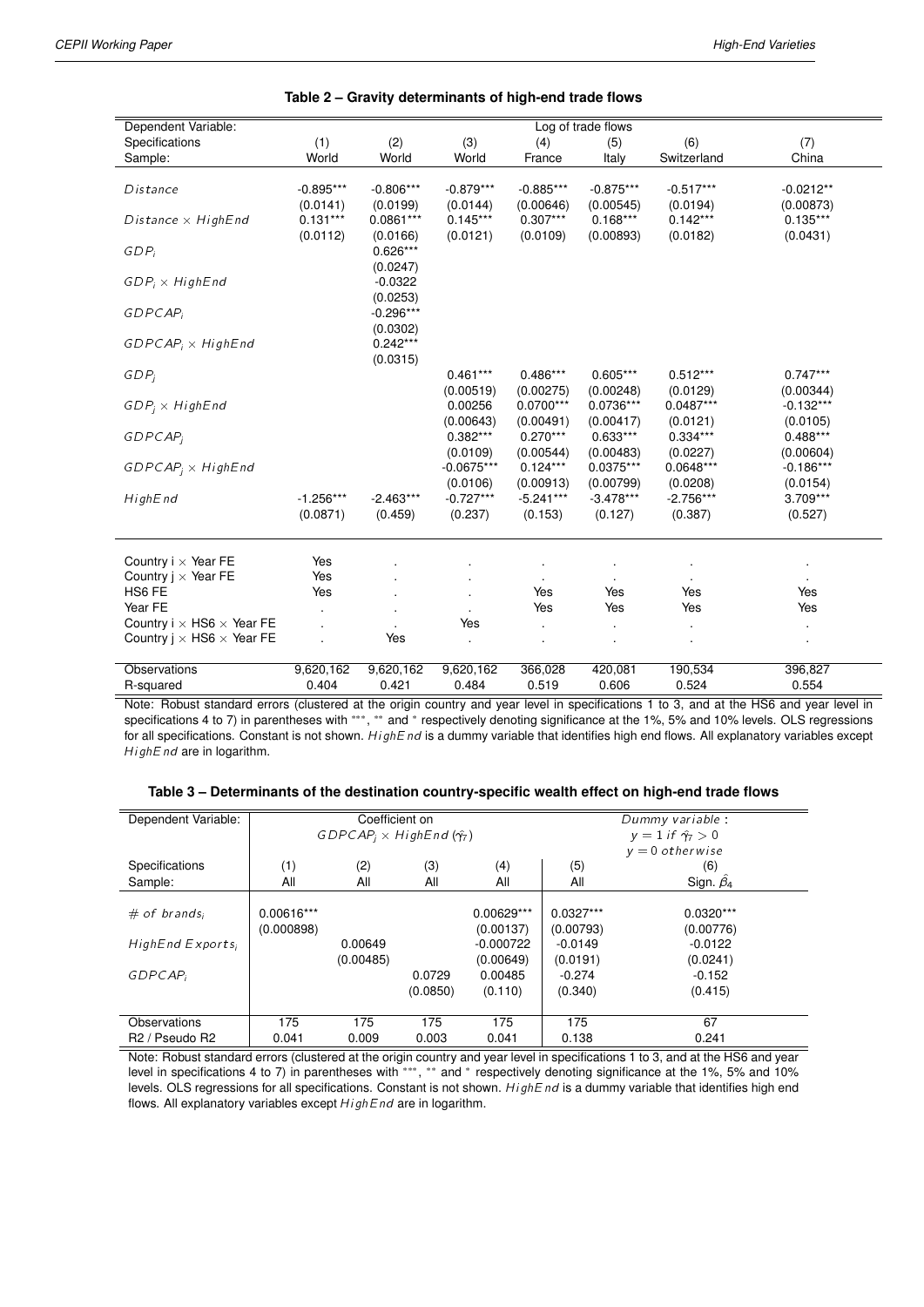#### **APPENDIX**

#### <span id="page-26-0"></span>**APPENDIX: SUPPLEMENTARY TABLES**

#### **Table ST1 – Determination of outliers and high-end varieties in BACI (1994-2009)**

|                                                                                         | $\overline{(1)}$<br>$#$ of obs. | $\overline{(2)}$<br>% of total<br># of obs. | $\overline{(3)}$<br>Trade value | $\overline{(4)}$<br>% of total<br>trade value | $\overline{(5)}$<br>Trade quantity | $\overline{(6)}$<br>% of total<br>trade quantity |
|-----------------------------------------------------------------------------------------|---------------------------------|---------------------------------------------|---------------------------------|-----------------------------------------------|------------------------------------|--------------------------------------------------|
| Total trade                                                                             | 11,980,955                      |                                             | 6,979,103,920                   |                                               | 1,083,620,678                      |                                                  |
| $\star$ extreme values = drop some percentiles of the whole distribution of unit values |                                 |                                             |                                 |                                               |                                    |                                                  |
| drop 1st and 99th pctle                                                                 | 11,741,336                      | 98.00                                       | 6,659,700,083                   | 95.42                                         | 1,073,730,023                      | 99.09                                            |
| high end = $10\%$                                                                       | 1,171,109                       | 9.97                                        | 281,730,157                     | 4.23                                          | 2,882,867                          | 0.27                                             |
| % of total trade                                                                        |                                 | 9.77                                        |                                 | 4.04                                          |                                    | 0.27                                             |
| drop 5th and 95th pctle                                                                 | 10,782,861                      | 90.00                                       | 6,135,348,537                   | 87.91                                         | 1,034,580,086                      | 95.47                                            |
| high end = $10\%$                                                                       | 1,075,071                       | 9.97                                        | 282,853,180                     | 4.61                                          | 3,987,900                          | 0.37                                             |
| % of total trade                                                                        |                                 | 8.97                                        |                                 | 4.04                                          |                                    | 0.27                                             |
| drop 1st and 10th dcle                                                                  | 9,584,764                       | 80.00                                       | 5,613,256,728                   | 80.43                                         | 992,370,249                        | 91.58                                            |
| high end = $10\%$                                                                       | 954,974                         | 9.96                                        | 298,237,051                     | 5.31                                          | 5,545,479                          | 0.56                                             |
| % of total trade                                                                        |                                 | 7.97                                        |                                 | 4.27                                          |                                    | 0.51                                             |
| $\star$ extreme values = Hallak (2005) - > drop mean*5, /5                              |                                 |                                             |                                 |                                               |                                    |                                                  |
| $drop > mean*5$                                                                         | 11,729,659                      | 97.90                                       | 6,896,016,719                   | 98.81                                         | 1,083,412,021                      | 99.98                                            |
| drop < mean/5                                                                           | 9,158,583                       | 76.44                                       | 5,585,688,876                   | 80.03                                         | 582,413,017                        | 53.75                                            |
| total drop                                                                              | 8,907,287                       | 74.35                                       | 5,502,601,675                   | 78.84                                         | 582,204,360                        | 53.73                                            |
| $\star$ extreme values = Hallak (2005) - > drop mean*10, /10                            |                                 |                                             |                                 |                                               |                                    |                                                  |
| $drop > mean*10$                                                                        | 11,881,441                      | 99.17                                       | 6,927,320,355                   | 99.17                                         | 1,083,565,979                      | 99.99                                            |
| drop < mean/10                                                                          | 10,254,654                      | 85.59                                       | 6,029,206,529                   | 86.39                                         | 668,105,524                        | 61.65                                            |
| total drop                                                                              | 10,155,140                      | 84.76                                       | 5,977,422,964                   | 85.65                                         | 668,050,825                        | 61.65                                            |

<span id="page-26-1"></span>Note: observations are cumulated over the period in column 1. Values in the third columns are also cumulated and expressed in thousands of dollar. Source: BACI-CEPII, authors calculation.

| Table ST2 – Change in world market share of main individual exporters: |  |
|------------------------------------------------------------------------|--|
| high-end confections                                                   |  |

|                    | p.p. var | p.p. var  | p.p. var | $\%$  |
|--------------------|----------|-----------|----------|-------|
| Confectionery      | 94-00    | $00 - 09$ | 94-09    | 2009  |
|                    |          |           |          |       |
| <b>EU27</b>        | 2.01     | $-14.45$  | $-12.44$ | 32.45 |
| Belgium-Luxembourg | $-3.58$  | 10.16     | 6.59     | 11.77 |
| Switzerland        | $-9.26$  | 3.47      | $-5.80$  | 11.17 |
| France             | 0.35     | 5.14      | 5.49     | 8.50  |
| Argentina          | $-2.19$  | 7.69      | 5.50     | 7.92  |
| Italy              | 5.01     | $-16.51$  | $-11.50$ | 6.30  |
|                    |          |           |          |       |

Note: 5 largest exporters in 2009. Source: BACI-CEPII, authors calculation. We present the p.p. change in market shares for the top five exporters in 2009, for two sub-periods (1994-2000 and 2000-2009), and for the whole period (1994-2009). The last column gives the percentage market share in 2009.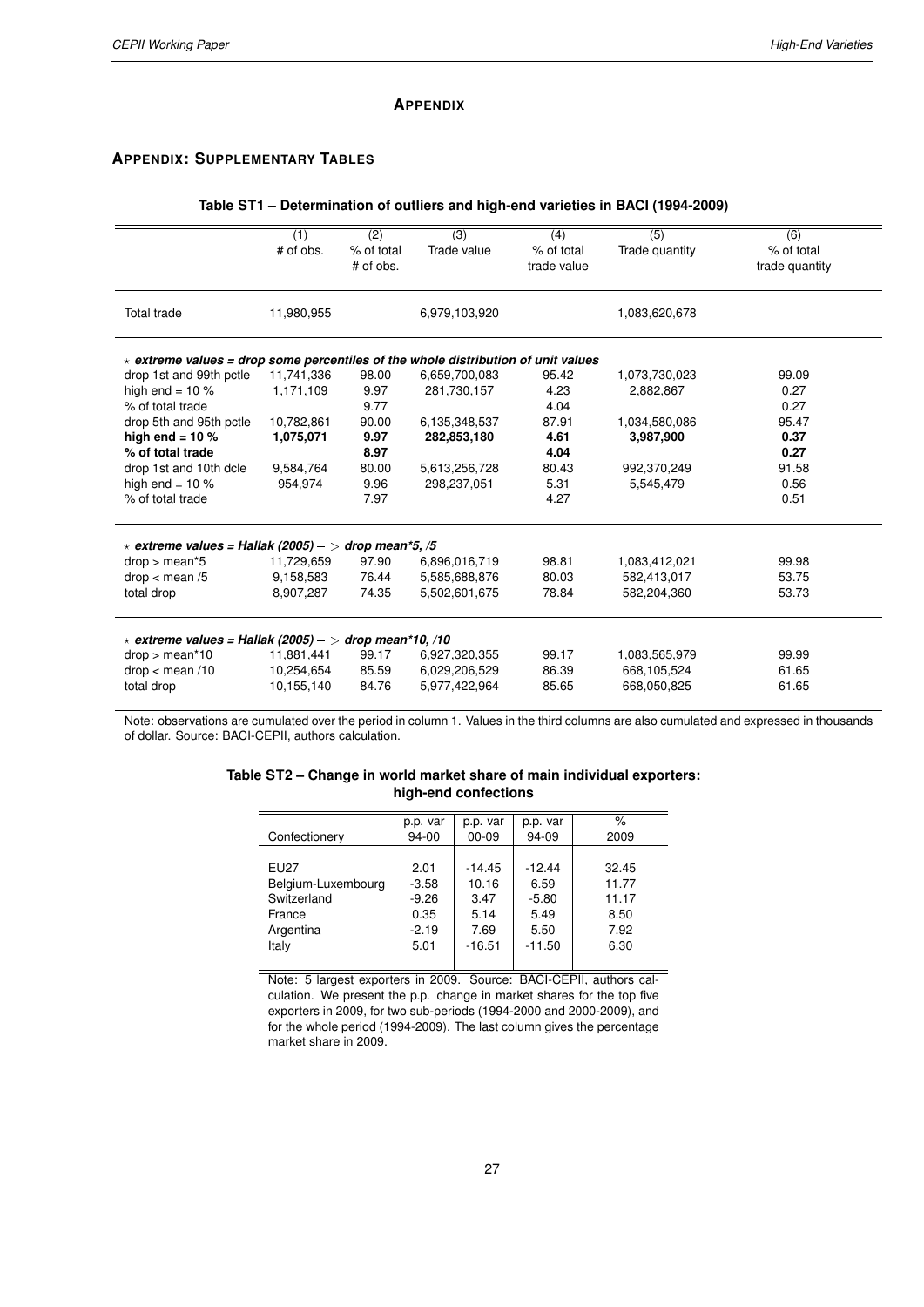|                | p.p. var  | p.p. var  | p.p. var | %     |
|----------------|-----------|-----------|----------|-------|
| Decoration     | $94 - 00$ | $00 - 09$ | 94-09    | 2009  |
|                |           |           |          |       |
| <b>EU27</b>    | 0.31      | 31.69     | 32.00    | 72.91 |
| Italy          | 0.69      | 32.95     | 33.63    | 37.10 |
| United Kingdom | 2.47      | $-1.14$   | 1.33     | 8.64  |
| Germany        | $-5.35$   | 4.74      | $-0.61$  | 7.65  |
| France         | 2.55      | $-5.00$   | $-2.45$  | 5.59  |
| Switzerland    | $-6.43$   | $-0.04$   | $-6.46$  | 4.24  |
|                |           |           |          |       |

#### <span id="page-27-0"></span>**Table ST3 – Change in world market share of main individual exporters: high-end decoration varieties**

Note: 5 largest exporters in 2009. Source: BACI-CEPII, authors calculation. We present the p.p. change in market shares for the top five exporters in 2009, for two sub-periods (1994-2000 and 2000-2009), and for the whole period (1994-2009). The last column gives the percentage market share in 2009.

#### <span id="page-27-1"></span>**Table ST4 – Change in world market share of main individual exporters: high-end jewellery and watches**

| Jewellery   | p.p. var | p.p. var  | p.p. var | $\frac{1}{\alpha}$ |
|-------------|----------|-----------|----------|--------------------|
| & Watches   | 94-00    | $00 - 09$ | 94-09    | 2009               |
|             |          |           |          |                    |
| <b>EU27</b> | $-25.09$ | 15.64     | $-9.45$  | 60.10              |
| Italy       | 7.84     | 9.27      | 17.11    | 33.76              |
| Germany     | $-20.04$ | 8.93      | $-11.10$ | 16.71              |
| Switzerland | $-1.51$  | 11.71     | 10.20    | 16.34              |
| <b>USA</b>  | $-7.46$  | 3.09      | $-4.37$  | 5.85               |
| Japan       | $-1.77$  | $-1.90$   | $-3.67$  | 5.40               |
|             |          |           |          |                    |

Note: 5 largest exporters in 2009. Source: BACI-CEPII, authors calculation. We present the p.p. change in market shares for the top five exporters in 2009, for two sub-periods (1994-2000 and 2000-2009), and for the whole period (1994- 2009). The last column gives the percentage market share in 2009.

|             | p.p. var | p.p. var  | p.p. var | $\%$  |
|-------------|----------|-----------|----------|-------|
| Fragrances  | 94-00    | $00 - 09$ | 94-09    | 2009  |
|             |          |           |          |       |
| <b>EU27</b> | $-8.10$  | 0.38      | $-7.73$  | 55.36 |
| France      | $-5.49$  | $-0.67$   | $-6.16$  | 28.15 |
| Japan       | 5.23     | 2.38      | 7.61     | 16.74 |
| Switzerland | $-14.12$ | 8.03      | $-6.09$  | 13.50 |
| Germany     | 0.69     | 3.82      | 4.52     | 12.19 |
| Ireland     | $-0.24$  | 3.22      | 2.99     | 4.04  |
|             |          |           |          |       |

#### <span id="page-27-2"></span>**Table ST5 – Change in world market share of main individual exporters: high-end fragrances**

Note: 5 largest exporters in 2009. Source: BACI-CEPII, authors calculation. We present the p.p. change in market shares for the top five exporters in 2009, for two sub-periods (1994-2000 and 2000-2009), and for the whole period (1994- 2009). The last column gives the percentage market share in 2009.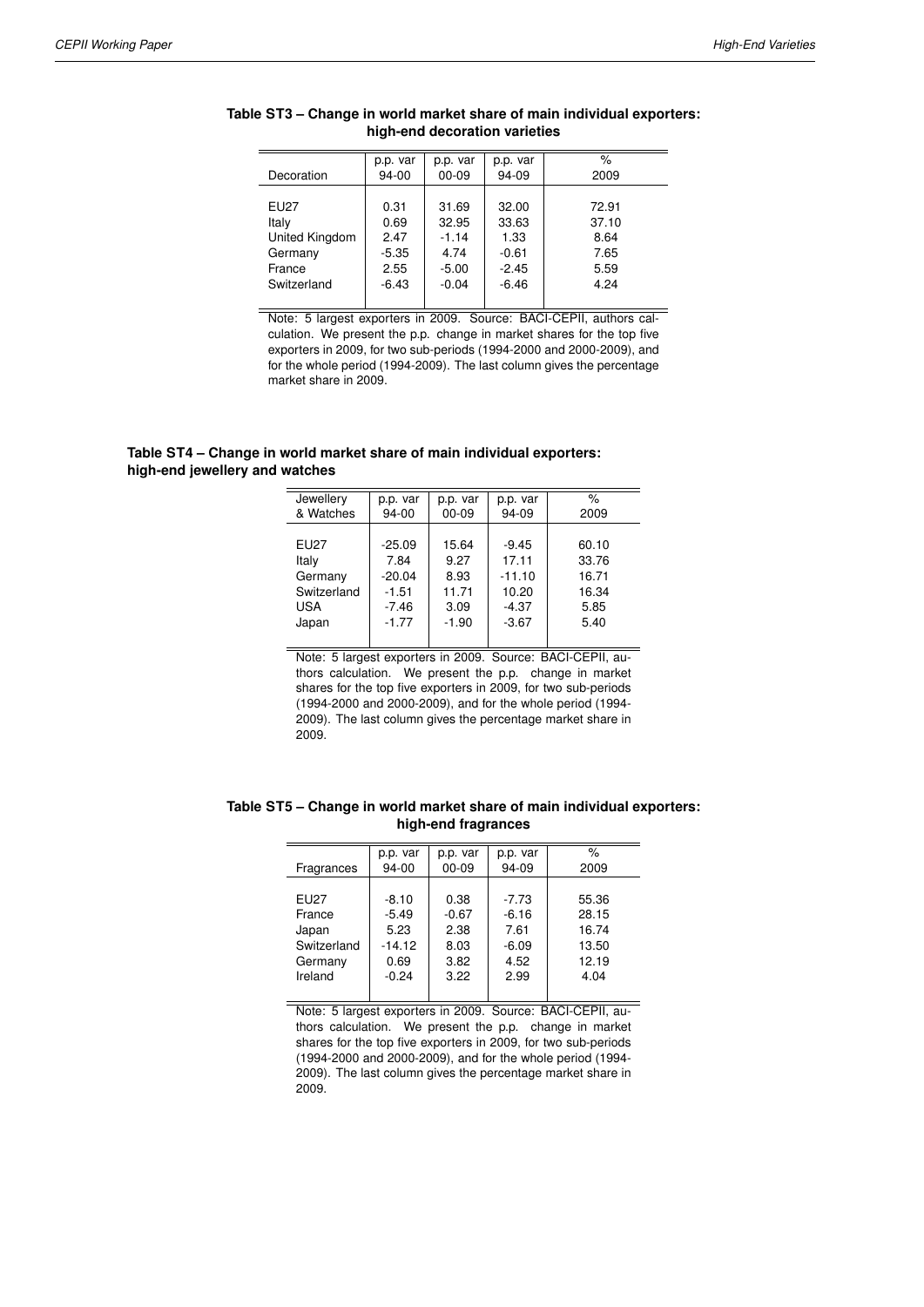| Shoes                | p.p. var | p.p. var  | p.p. var | %     |
|----------------------|----------|-----------|----------|-------|
| & Bags               | 94-00    | $00 - 09$ | 94-09    | 2009  |
|                      |          |           |          |       |
| <b>EU27</b>          | $-20.92$ | 28.82     | 7.90     | 79.40 |
| Italy                | $-22.10$ | 38.19     | 16.09    | 57.36 |
| France               | $-5.65$  | $-5.51$   | $-11.16$ | 7.06  |
| Switzerland          | $-2.00$  | 4.63      | 2.64     | 6.91  |
| Belgium - Luxembourg | 6.57     | $-1.28$   | 5.29     | 5.44  |
| Germany              | $-0.30$  | 1.74      | 1.44     | 4.81  |
|                      |          |           |          |       |

#### <span id="page-28-0"></span>**Table ST6 – Change in world market share of main individual exporters: high-end shoes and bags**

Note: 5 largest exporters in 2009. Source: BACI-CEPII, authors calculation. We present the p.p. change in market shares for the top five exporters in 2009, for two sub-periods (1994-2000 and 2000-2009), and for the whole period (1994-2009). The last column gives the percentage market share in 2009.

#### <span id="page-28-1"></span>**Table ST7 – Change in world market share of main individual exporters: high-end varieties of textile**

|                      | p.p. var | p.p. var  | p.p. var | %     |
|----------------------|----------|-----------|----------|-------|
| Textile              | 94-00    | $00 - 09$ | 94-09    | 2009  |
|                      |          |           |          |       |
| <b>EU27</b>          | $-15.49$ | 1.66      | $-13.84$ | 65.44 |
| Italy                | 1.46     | 10.89     | 12.35    | 44.33 |
| Belgium - Luxembourg | 1.38     | 5.80      | 7.18     | 7.64  |
| China                | 7.39     | $-2.97$   | 4.41     | 7.55  |
| Switzerland          | $-1.89$  | 3.58      | 1.69     | 6.92  |
| Germany              | $-12.12$ | 0.18      | $-11.94$ | 6.40  |
|                      |          |           |          |       |

Note: 5 largest exporters in 2009. Source: BACI-CEPII, authors calculation. We present the p.p. change in market shares for the top five exporters in 2009, for two sub-periods (1994-2000 and 2000-2009), and for the whole period (1994-2009). The last column gives the percentage market share in 2009.

#### <span id="page-28-2"></span>**Table ST8 – Change in world market share of main individual exporters: high-end varieties of tableware**

|                | p.p. var | p.p. var  | p.p. var | $\%$  |
|----------------|----------|-----------|----------|-------|
| Tableware      | $94-00$  | $00 - 09$ | 94-09    | 2009  |
|                |          |           |          |       |
| EU27           | $-1.46$  | $-19.03$  | $-20.48$ | 35.42 |
| China          | 4.96     | 22.38     | 27.34    | 30.27 |
| Switzerland    | $-5.62$  | $-4.09$   | $-9.71$  | 14.00 |
| Japan          | 0.96     | 3.60      | 4.56     | 10.02 |
| Czech Republic | 0.36     | 6.55      | 6.91     | 7.68  |
| Germany        | $-3.50$  | 1.22      | $-2.28$  | 6.95  |
|                |          |           |          |       |

Note: 5 largest exporters in 2009. Source: BACI-CEPII, authors calculation. We present the p.p. change in market shares for the top five exporters in 2009, for two sub-periods (1994-2000 and 2000-2009), and for the whole period (1994- 2009). The last column gives the percentage market share in 2009.